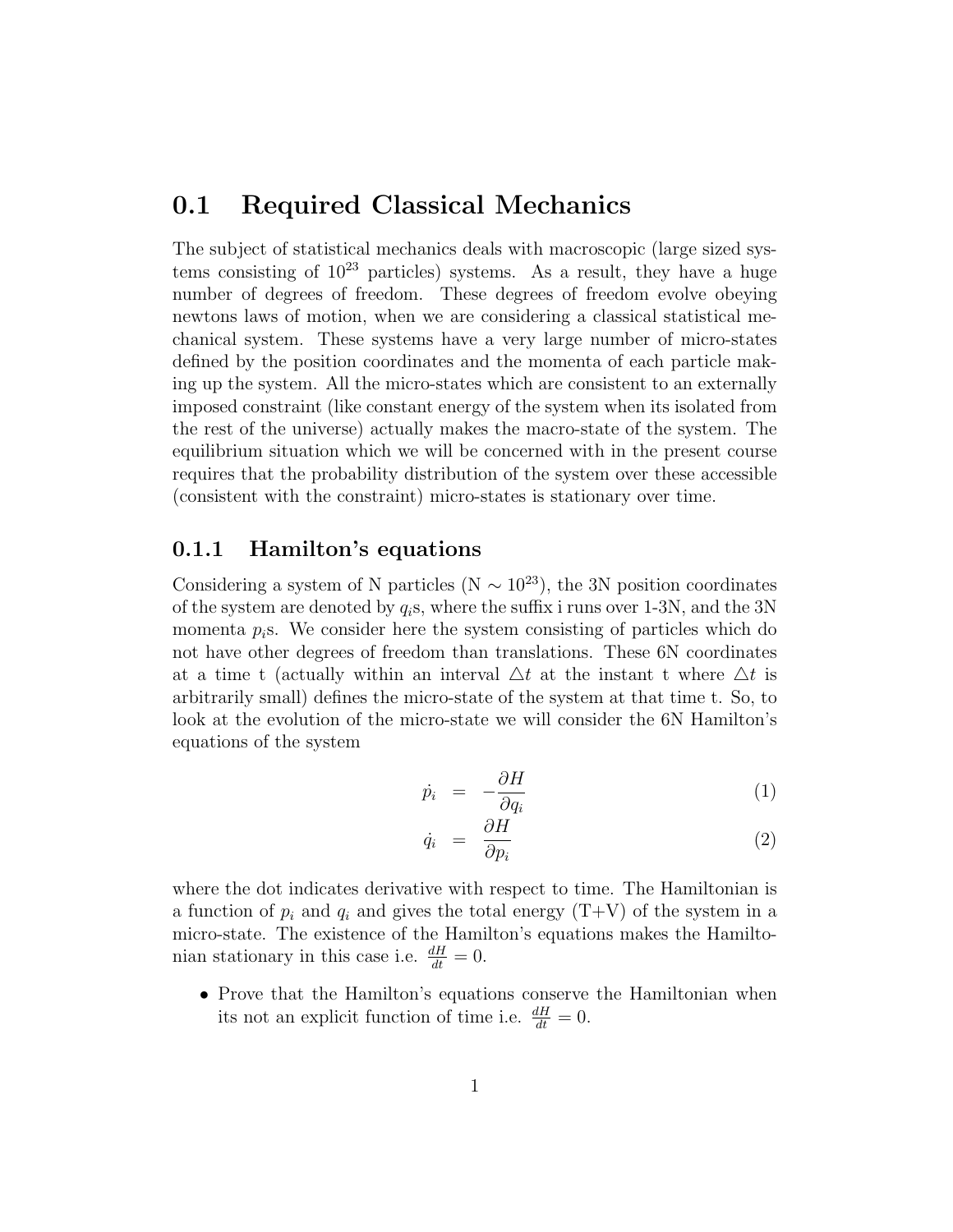#### 0.1.2 Liouville's Equation

The micro-state of a system of N particles can be represented by a point in a 6N dimensional space. The position vector to this phase point  $X$  has 6N coordinates (in  $p_i$  and  $q_i$ ) and thus, has all the information about the micro-state under consideration. This space is called the phase space or the Γ-space of the system.

Let us consider the density of the phase points at  $X$  in the  $\Gamma$ -space is given by  $f(\mathbf{X}, t)$ . This  $f(\mathbf{X}, t)$  gives a measure of the probability of the system to be at the micro-state  $X$ , since, having more phase point around the point at  $X$  enhances the possibility of the system to visit this point more often keeping the system at its neighbourhood for relatively longer time. The velocity of the phase points at  $X$  is  $X'$  (remember that the system evolves according to the Hamilton's equations and one can move along a trajectory passing through the phase point  $X$  given by this dynamics). The elementary flux through a surface area ds at **X** is  $d\mathbf{F} = d\mathbf{s} \cdot (\mathbf{X} f(\mathbf{X}, t))$ . The total flux (outward by convention) through an arbitrary closed surface S enclosing the volume V is

$$
F = \int d\mathbf{F} = \int_{S} d\mathbf{s} \cdot (\dot{\mathbf{X}} f(\mathbf{X}, t)).
$$
 (3)

This flux has to match the time rate of decrease of the total phase points inside the volume V which is  $\frac{\partial}{\partial t} \int_v dv_X f(\mathbf{X}, t)$ . Equating these tow quantities and applying the Gauss's theorem  $\int_S d\mathbf{s} \cdot \mathbf{A} = \int_V dv \nabla \cdot \mathbf{A}$  for an arbitrary vector field A

$$
\int_{V} dv_X \left( \frac{\partial f}{\partial t} + \nabla \cdot \dot{\mathbf{X}} f \right) = 0.
$$
\n(4)

Since, the integration is over arbitrary volume, the integrand must vanish to make the relationship hold good for all V and that gives

$$
\frac{\partial f}{\partial t} + \nabla \cdot \dot{\mathbf{X}} f = 0. \tag{5}
$$

Now,  $\nabla \cdot \dot{\mathbf{X}}f = f \nabla \cdot \dot{\mathbf{X}} + \dot{\mathbf{X}} \cdot \nabla f$  and it can be shown that  $\nabla \cdot \dot{\mathbf{X}} = 0$ when the components of  $X$  evolves according to Hamilton's equations. This divergence less flow is a signature of a Hamiltonian system and it can also be shown from the consideration of a divergence less flow that the phase space volume of such a Hamiltonian system remains conserved over time. Imagine that a phase space volume  $dv_X$  is evolving in time along the trajectory of the phase points in it towards its later configuration  $dv_{X}^{f}$ . The divergence free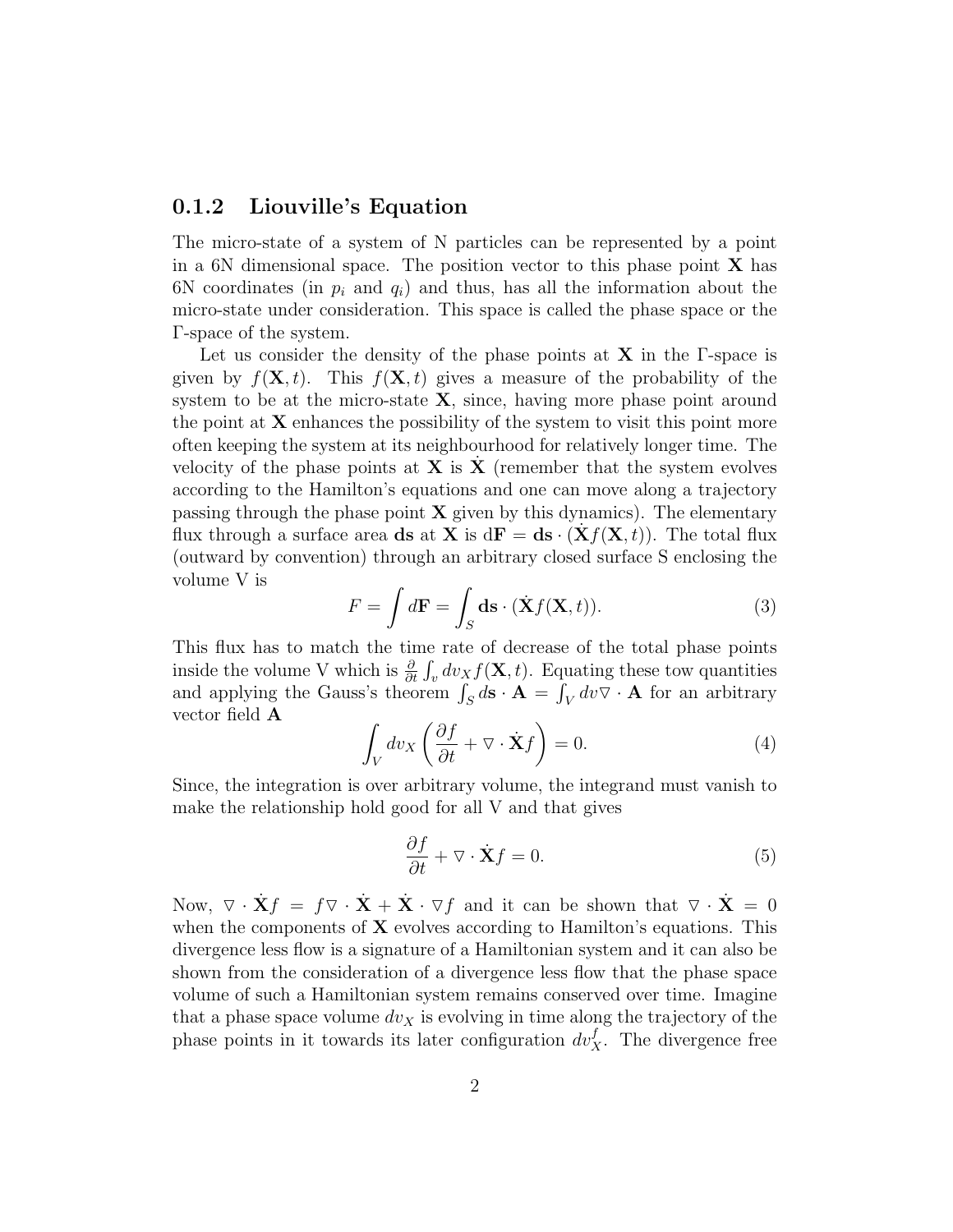velocity field of the phase points motion ensures that  $dv_X = dv_X^f$ . Contrary to the Hamiltonian systems, in dissipative systems the phase space volume can change and that is why in dissipative dynamical systems we talk about the attractors in phase space which can be nodes, limit cycles or strange attractors to which an initial volume of the phase space (basin of attraction) converges to (by getting contracted) at large time.

• Show that  $\nabla \cdot \mathbf{X} = 0$  when the system evolves along a Hamiltonian trajectory.

Thus, the Liouville's equation for the hamiltonian flow is

$$
\frac{\partial f}{\partial t} + \dot{\mathbf{X}} \cdot \nabla f = 0.
$$
 (6)

#### 0.1.3 Equilibrium and Ensemble

The equilibrium of the system demands no explicit time dependence of the phase space density. Considering  $\frac{\partial f}{\partial t} = 0$  modifies eq.6 as  $\dot{\mathbf{X}} \cdot \nabla f = 0$  which can be rewritten in the form of Poisson's bracket as  $\{f, H\} = 0$ . Poisson's bracket of two functions A and B of  $p_i$  and  $q_i$  is the expression

$$
\{A, B\} = \sum_{i} \left( \frac{\partial A}{\partial q_i} \frac{\partial B}{\partial p_i} - \frac{\partial A}{\partial p_i} \frac{\partial B}{\partial q_i} \right) \tag{7}
$$

• Prove that  $\dot{\mathbf{X}} \cdot \nabla f = \{f, H\}$ 

The relation  $\{f, H\} = 0$  ensures that  $f = f(H(q_i, p_i))$ . So, in the context of equilibrium statistical mechanics we would always get the probability distribution over the micro-states as a function of the hamiltonian. While the probability of the system to be at a micro-state is given by  $f(H)$ ,  $\int_V dv_X f(H) = Z$ over the whole accessible phase space is called the partition function and the average of any quantity A is given as

$$
\langle A \rangle = \frac{\int_{V} dv_X A f(H)}{Z} \tag{8}
$$

which indicates that the average would not change even if  $f(H) = Cf(H)$ where C is an arbitrary constant.

At equilibrium, the system under consideration generally satisfies certain macroscopic constraints like the total energy of the system is a constant or the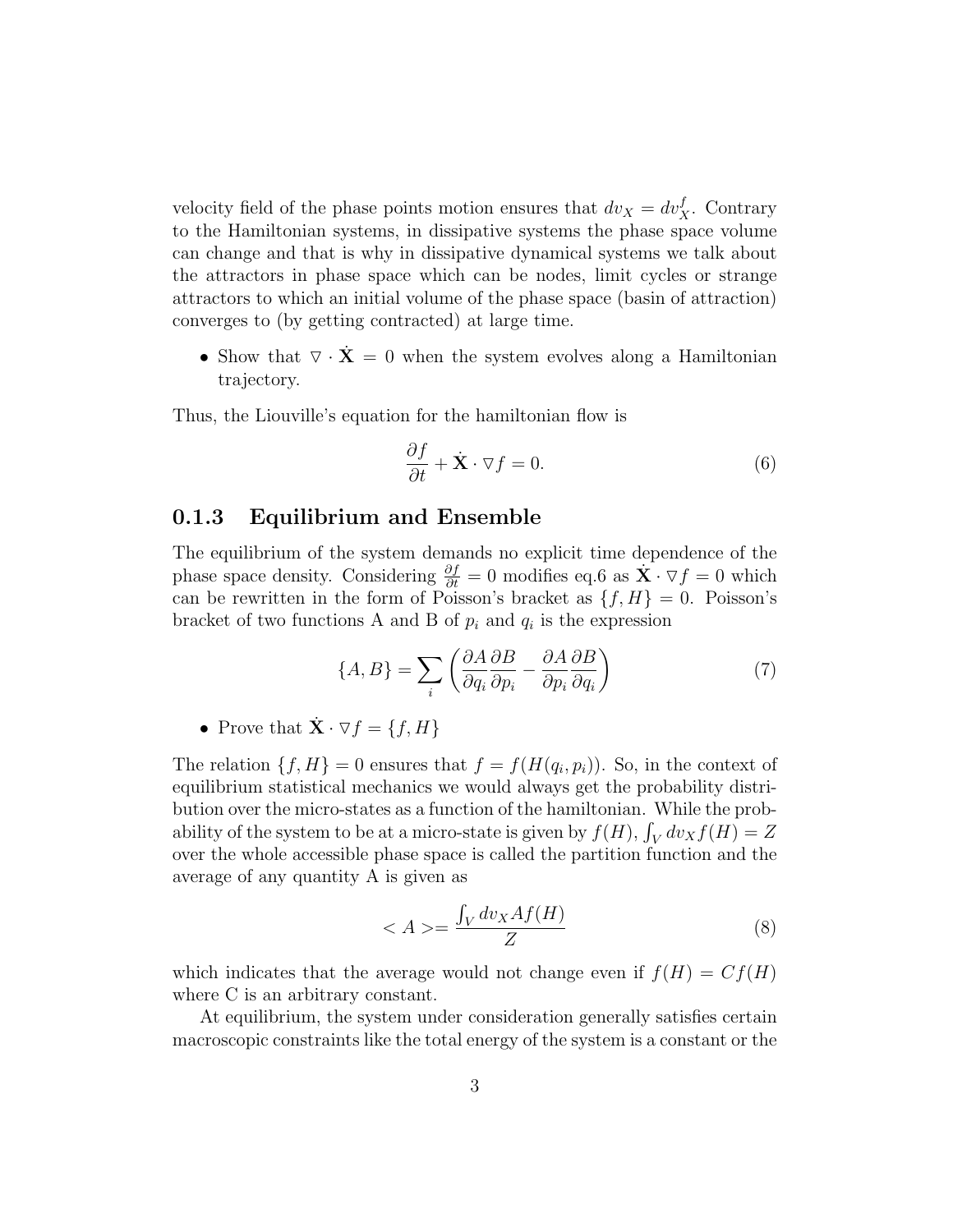temperature of the system is constant etc. which actually defines the macrostate. The stationarity of the probability distribution over the phase space  $f(H)$  ensures that if we prepare a large number of similar systems, called an ensemble, which are subject to the same macroscopic constraint, then, the micro-states of these systems at an instant of time will be distributed over the phase space according to the probability distribution on it. Thus, averaging over these collection of systems at an instant is equivalent to time averaging over a larger period of time, since, given that time the system would visit all the points in phase space where the ensemble is sitting at an instant in accordance with the same probability distribution.

# 0.2 Micro-canonical Ensemble

In micro-canonical ensemble we consider an isolated system. The relevant constraint on the system is its total energy E which is practically a constant due to lack of interactions and we generally take the energy to remain within a very small range  $\delta E$  at E so that  $E \leq H(p_i, q_i) \leq (E + \delta E)$ . Let us have an estimate of the phase space volume accessible to a system of N non interacting classical particles. If we consider that all of those N particles are identical then a transformation that exchanges the positions of any pair of particles will produce a new phase point in the Γ-space (because particle identifying indices are included in the suffix of  $p_s$  and  $q_s$ ), but the actual micro-state will be identical to the previous one. Consequently, we actually have to alter the phase space density  $f(H)$  to  $f(H) = C' \frac{f(H)}{N!}$  $\frac{(H)}{N!}$  to correct the over counting of the actual micro-states<sup>1</sup>. Here  $C'$  is an arbitrary constant taking care of all other relevant things.

The probability distribution function for micro-canonical ensemble we consider is in the form  $f(H) = C\delta(E - H)$  where  $\delta(E - H)$  is a Dirac delta function and the N! term has been absorbed in the new constant C. We want to find the partition function of an isolated system of classical particles which

<sup>&</sup>lt;sup>1</sup>The N! takes care of so called Gibb's Paradox (see Pathria)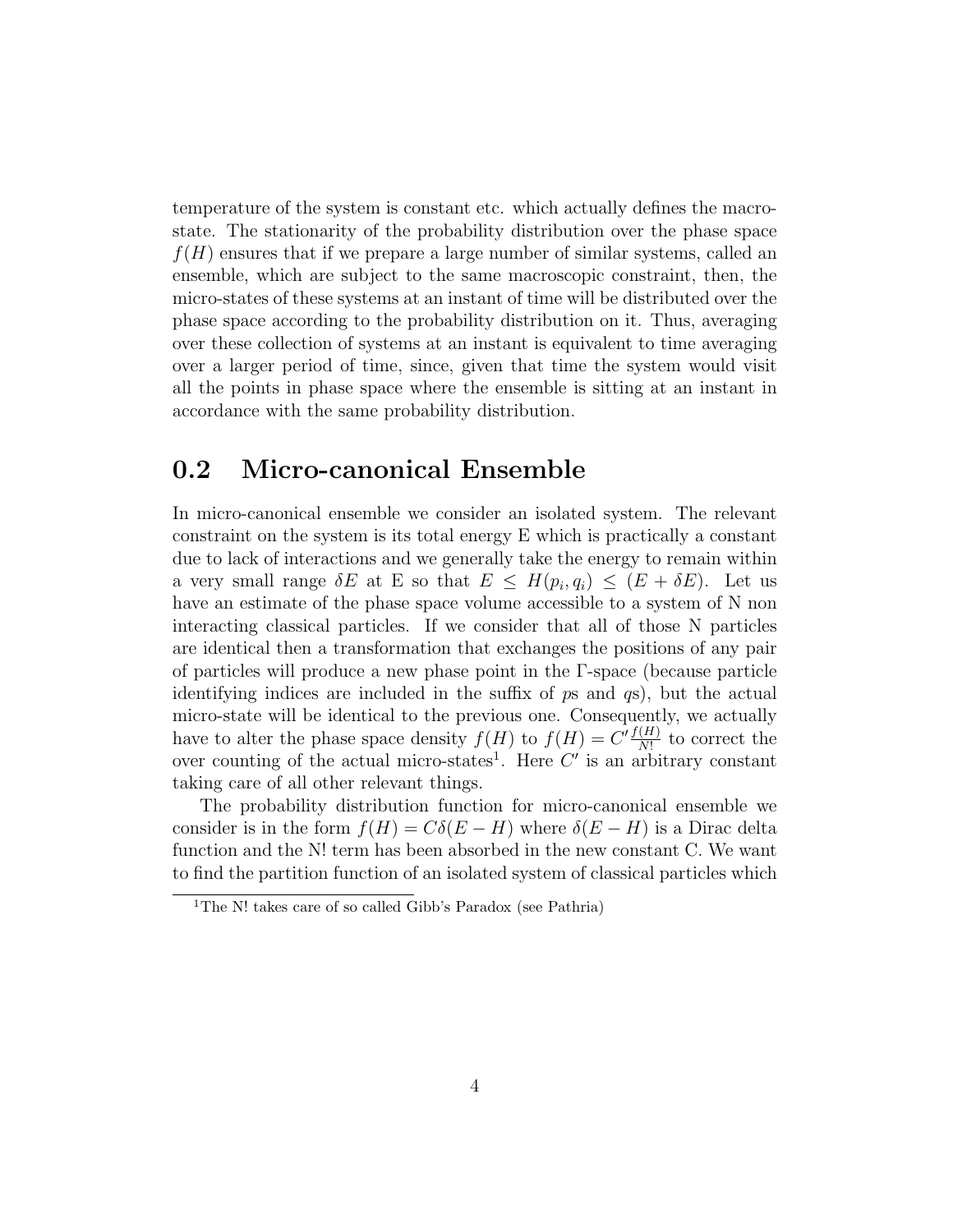are non interacting (classical ideal gas).

$$
Z = C \int dv_X \delta(E - H(p, q))
$$
  
\n
$$
= C \int \prod_{i=1}^{3N} dq_i \prod_{j=1}^{3N} dp_j \delta(E - H(p_j, q_i))
$$
  
\n
$$
= CV^N \int_{R=2m\sqrt{E}} \prod_{j=1}^{3N-1} dp'_j.
$$
\n(9)

In the above expression V is the volume of the container and the volume term originates from the integration over  $q_i$ s. Since, the constraint here is on the kinetic energy (potential energy is zero by consideration), the constraint will actually be felt on the momentum space. The removal of the delta function from the integral is justified by adjustment of the integration limits which takes care of the energy constancy. To do that we have moved to a coordinate system which is a spherical polar analogue of 3-D in 3N-D and the radial coordinate of such a system R will be given generally as  $R^2 = \sum_{j=1}^{3N} p_j^2$ . But,  $E = \frac{\sum_{j=1}^{3N} p_j}{2m}$  where m is the mass of each particle, readily produces the radius of the constant energy surface  $R = 2m\sqrt{E}$  on which all the momentum micro-states of the system should fall. A '*i*' to the  $p_j$  coordinates in the last line of eq.9 indicates that they are now different coordinates (angle like) than those in the previous line. So, the result of the remaining integration in the eq.9 is the surface area of the (3N-1) dimensional sphere. General formula for the surface area of an n-1 dimensional sphere is  $A_n = 2 \frac{\pi^{n/2}}{\Gamma(n/2)} R^{(n-1)}$ . So, in the present case the value of the momentum integral is  $2\frac{\pi^{3N/2}}{\Gamma(3N/2)}(2m)^{3N-1}E^{\frac{3N-1}{2}}$ .

$$
Z = CV^N (2m)^{3N-1} E^{\frac{3N-1}{2}}
$$
\n(10)

where all the constants have now been absorbed in the constant C.

Let us look at the calculation of the partition function more closely. It involved calculating the accessible phase space volume  $\Omega$  to the system under consideration and Z is actually proportional to the  $\Omega$ . The constant of proportionality which enters via the presence of C is at most a function of the particle number N and not of E and V. So, from the calculation of  $Z$ we can easily conclude that  $\Omega = \Omega(E, V, N)$ . A measure of entropy due to Boltzmann is  $S = k_B log(\Omega)$  where  $k_B$  is Boltzmann constant which has a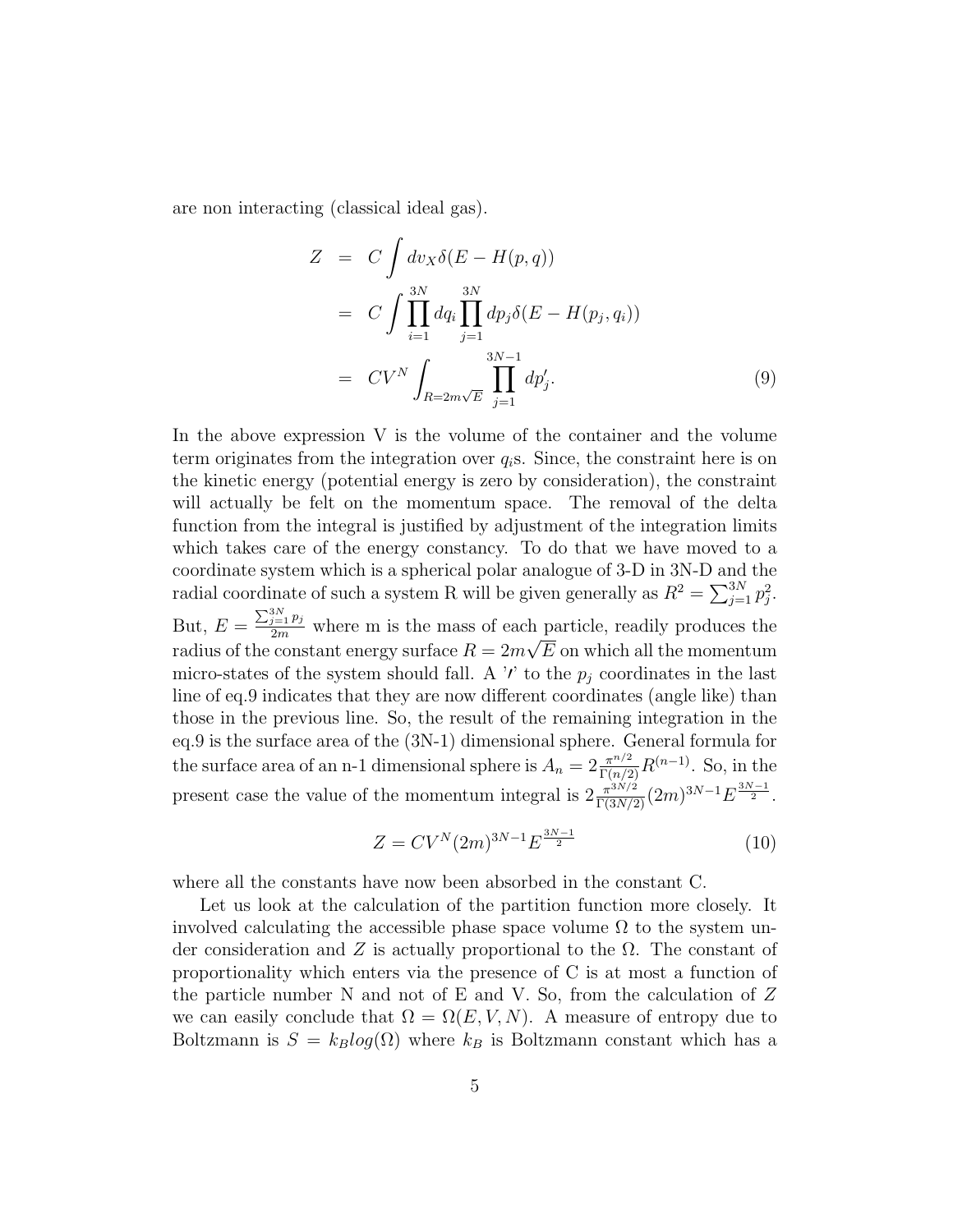value  $1.38 \times 10^{-16}$  erg/K. This definition of entropy is a bridge between the microscopic and the macroscopic domains and using this definition we can actually get to the macroscopic thermodynamic relations from the knowledge of the microscopic evolution of the system.

 $\Omega$  being a function of E, N and V makes S a function of the same variables in the micro-canonical case. Consider a variation of S

$$
dS = \left(\frac{\partial S}{\partial E}\right)_{V,N} \delta E + \left(\frac{\partial S}{\partial V}\right)_{N,E} \delta V + \left(\frac{\partial S}{\partial N}\right)_{E,V} \delta N. \tag{11}
$$

The conservation of energy requires the increase in energy of a system  $\delta E$ be equal to the amount of heat given to it  $\delta Q$  and the work done on it  $\delta W$ . Thermodynamic definition of entropy gives us  $\delta Q = T dS$  where T is the temperature of the system.  $\delta W = -P\delta V + \mu \delta N$ , where  $-P\delta V$  is the work done on the system and  $\mu \delta N$  is the work done on the system by addition of particles where  $\mu$  is the chemical potential of the system. Thus, the conservation of energy expresses the increment in entropy as

$$
dS = \left(\frac{1}{T}\right)\delta E + \left(\frac{P}{T}\right)\delta V - \left(\frac{\mu}{T}\right)\delta N.
$$
 (12)

Equating the coefficients of Eq.11 and Eq.12 we get the thermodynamic relations as

$$
\left(\frac{\partial S}{\partial E}\right)_{V,N} = \frac{1}{T}
$$

$$
\left(\frac{\partial S}{\partial V}\right)_{N,E} = \frac{P}{T}
$$

$$
\left(\frac{\partial S}{\partial N}\right)_{E,V} = -\frac{\mu}{T}
$$

Its interesting to note that  $\Omega$  being the phase space volume of the system in 6N-1 dimensional space (constant energy constraint  $H = E$  reduces one dimension) is actually a constant energy surface (spherical since R is a function of E) in 3N dimensions. Now, consider that  $E \leq H \leq (E + \triangle)$ . In this case, the phase volume accessible to the system (spatial part is fixed by fixing the volume of the system) falls within the annular region between the two constant-energy surfaces giving us

$$
\Omega \times \Delta = \Sigma (E + \Delta) - \Sigma (E) \tag{13}
$$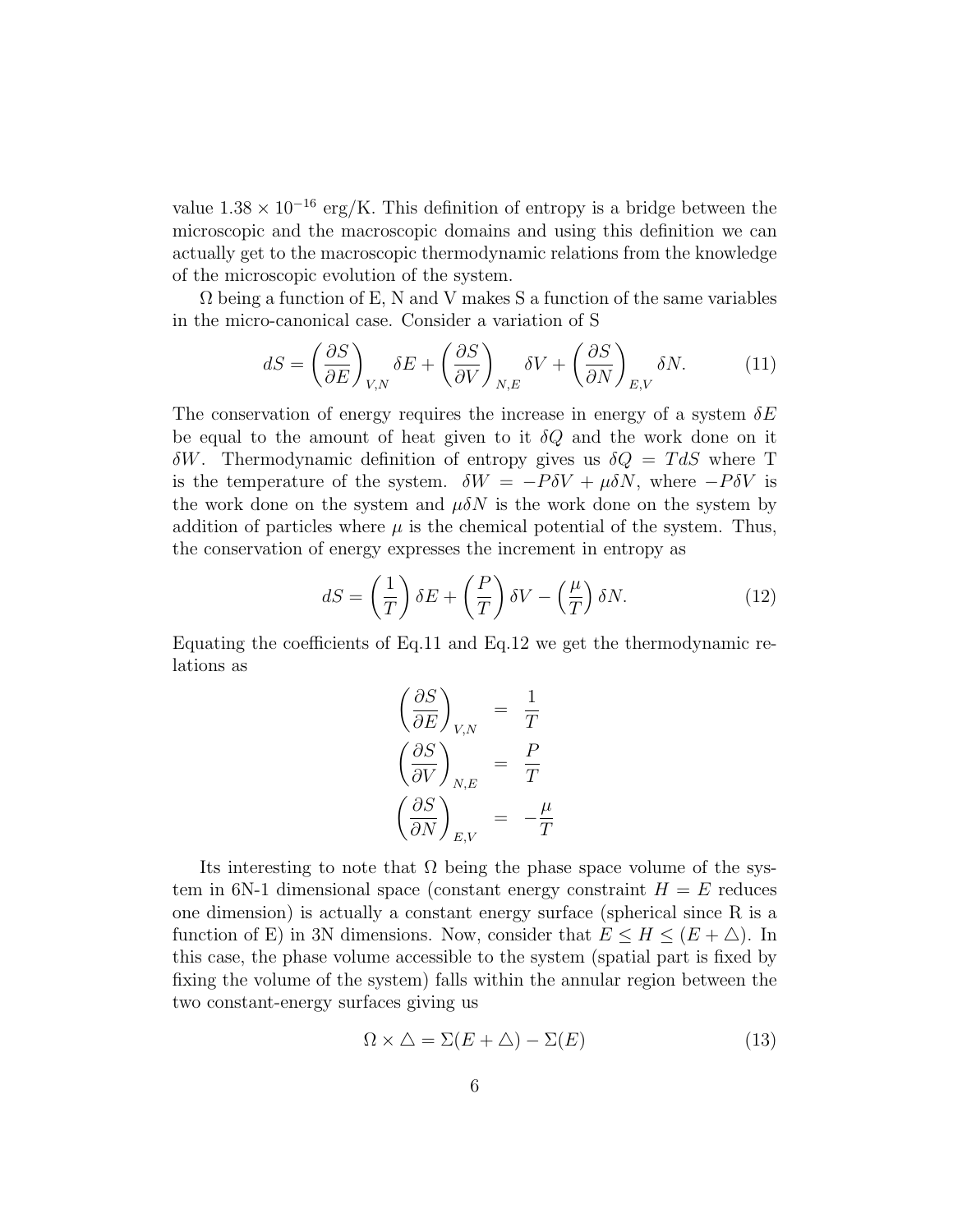where  $\Sigma(E)$  is the phase volume accessible to the system for all energies less than equal to E. Now, taking the limit  $\Delta \to 0$ ,  $\Omega$  is recognized as the density of states at the energy E with an expression  $\Omega = \frac{\partial \Sigma(E)}{\partial E}$ . Since,  $log(\Omega)$  differs from  $log(\Sigma(E))$  by an additive function of N the definition of the entropy as  $S = k_B log(\Sigma)$  is equivalent to that with respect to  $\Omega$ . Both of these entropies give the same temperature and retains the extensive property of it.

• Show that  $log(\Omega)$  differs from  $log(\Sigma(E))$  by an additive function of N in the case of classical ideal gas.

### 0.2.1 Micro-canonical derivation of virial theorem

The mathematical statement of the virial theorem states that  $\langle x_i \frac{\partial H}{\partial x_i} \rangle$  $\frac{\partial H}{\partial x_j} >=$  $\delta_{ij} k_B T$ . The average here is done on micro-canonical ensemble

$$
\langle x_i \frac{\partial H}{\partial x_j} \rangle = \frac{1}{\Omega} \int \prod_i dp_i dq_i \left( x_i \frac{\partial H}{\partial x_j} \right) \delta(E - H)
$$
  
\n
$$
= \frac{1}{\Omega} \frac{\partial}{\partial E} \int_{H < E} \prod_i dp_i dq_i \left( x_i \frac{\partial H}{\partial x_j} \right)
$$
  
\n
$$
= \frac{1}{\Omega} \frac{\partial}{\partial E} \int_{H < E} \prod_i dp_i dq_i \left( \frac{\partial x_i (H - E)}{\partial x_j} - \delta_{ij} (H - E) \right)
$$
  
\n
$$
= \frac{1}{\Omega} \frac{\partial}{\partial E} \left( \int_{H \sim E}^{surface} dp'_i dq'_i x_i (H - E) - \int_{H < E} \prod_i dp_i dq_i \delta_{ij} (H - E) \right)
$$
\n(14)

In the last line of the above expressions, the first integral is now the one which is an integration over the surfce of  $6N-1$  dimensions. This we get by integrating over the  $x_j$  coordinate on a spherical polar frame and the rest of the coordinates are now like angles (effectively) which define the constant energy surface  $(H - E)$ . The prime on the coordinates  $p_i$  and  $q_i$  actually indicates of the fact that they are different in nature than those in the previous line<sup>2</sup> . The first integral (surface one) actually vanishesh since (H=E)

<sup>&</sup>lt;sup>2</sup>this is not at all necessary if we keep in mind that from the very beginning we are on a polar frame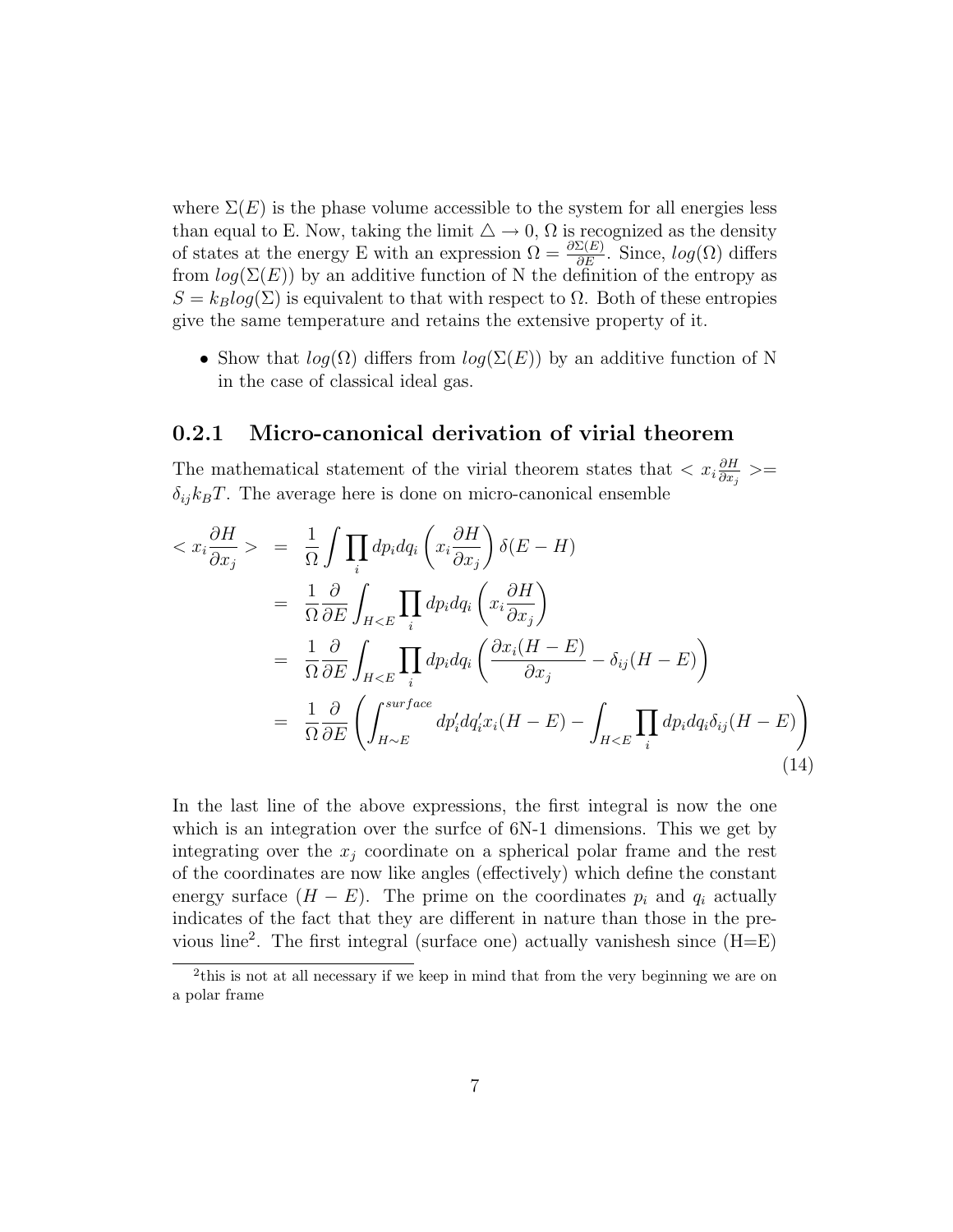on it. So,

$$
\langle x_i \frac{\partial H}{\partial x_j} \rangle = \frac{1}{\Omega} \frac{\partial}{\partial E} - \int_{H < E} \prod_i dp_i dq_i \delta_{ij} (H - E)
$$
\n
$$
= \frac{1}{\Omega} \delta_{ij} \int_{H < E} \prod_i dp_i dq_i.
$$

Thus,

$$
\langle x_i \frac{\partial H}{\partial x_j} \rangle = \delta_{ij} \frac{\Sigma(E)}{\Omega} = \delta_{ij} \frac{k_B}{\frac{k_B \partial \ln(\Sigma(E))}{\partial E}} = \delta_{ij} \frac{k_B}{\frac{\partial S}{\partial E}} = \delta_{ij} k_B T \tag{15}
$$

The measure of average K.E. per degrees of freedom can readily be got from the expression  $\langle x_i \frac{\partial H}{\partial x_i} \rangle$  $\frac{\partial H}{\partial x_j}$  >=  $\delta_{ij} k_B T$  which shows <  $\frac{pi}{2}$  >=  $\frac{1}{2}$  $\frac{1}{2}k_BT$  which is the average K.E. per degree of freedom.

## 0.3 Canonical Ensemble

In canonical ensemble we take into consideration the statistical mechanics of a system which is in thermal contact with a reservoir of heat. The heat reservoir is much much bigger than the system itself so that exchange of heat to the system does not alter the temperature of the reservoir. The system being in thermal equilibrium shares the same temperature with its reservoir. Let the system be denoted by A and the reservoir by  $A'$  and together they make a micro-canonical system  $A_0 = A + A'$ . Given the total energy of the  $A_0$  as  $E_0$ , the individual energies of the system and its reservoir E and  $E'$  respectively add up to give  $E_0$ . When the system is at an energy  $E$ , the probability of the system to be at this state is proportional to the compatible micro-states available in its environment to keep it stay at this energy E i.e.  $\Omega(E')$ . Expanding  $ln(\Omega(E')) = ln(\Omega(E_0 - E))$  about  $E_0$  we get

$$
ln(\Omega(E_0 - E)) = ln(\Omega(E_0)) - \left(\frac{\partial \Omega(E')}{\partial E}\right)E = ln(\Omega(E_0)) - \frac{E}{k_B T}.
$$
 (16)

Thus the probability of the system to be at the energy state E,  $P(E)$  is proportional to  $e^{-\beta E}$  where  $\beta = 1/k_B T$  (T is the temperature of the reservoir which is also the temperature of the system when it is in thermal equilibrium with the reservoir). So, from now on we will take  $P(E) = e^{-\beta E}/\Sigma_E e^{-\beta E}$ , the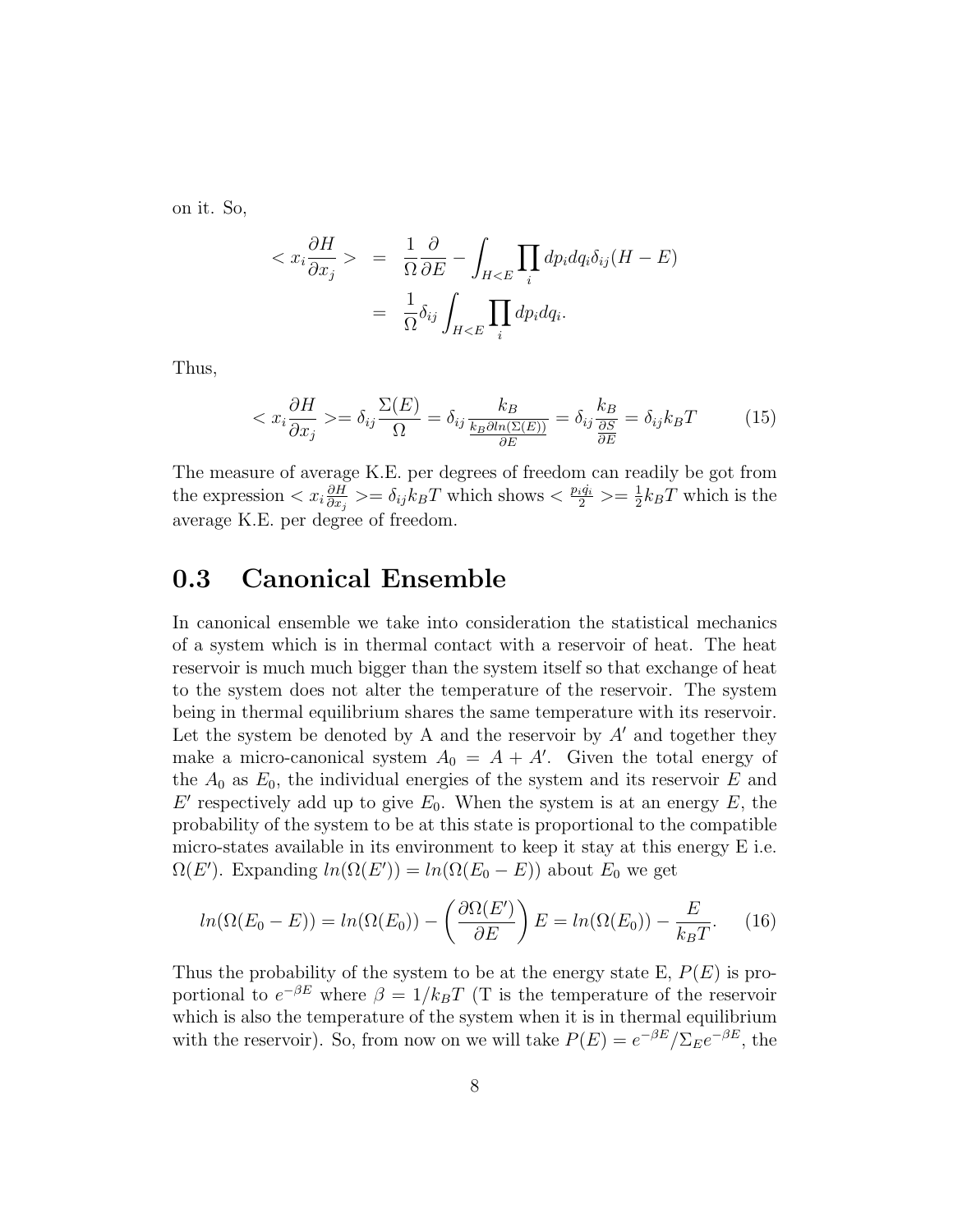constant of proportionality is taken care of by the normalization. The normalization constant  $\Sigma_E e^{-\beta E}$  is generally known as the partition function of the system (exactly as in the micro-canonical case). Let us get a few points cleared in the beginning. The energy E actually contains the kinetic and the potential parts. But equipartition of energy, where applicable, makes the average energy per degrees of freedom a function of temperature only. Temperature of a system being in canonical equilibrium (classical) is a constant and as a result gets cancelled by normalization. Its only the potential energy of the system which features in the expression of the probability. Consider the state of the system at energy E to be degenerate. If there are  $n_E$  states at the energy E then the probability of the system to be at energy must get  $n_E$  fold raised. So the probability will now be  $P(E) = n_E e^{-\beta E}/\Sigma_E n_E e^{-\beta E}$ . In the continuum, its the density of states  $\Omega(E)$  that gives you the measure of the  $n_E$ because by definition density of states is the number of states at the energy E. Thus, in continuum, the probability is  $P(E) = \Omega(E)e^{-\beta E}/\int dE \Omega(E)e^{-\beta E}$ .

The relation which is used to bridge the statistical mechanics to the thermodynamics in the canonical ensemble case is the partition function  $Z = e^{-\beta F}$  where F is the Helmholtz free energy (relevant thermodynamic potential in the canonical case) and thermodynamically  $F = \langle E \rangle -TS$ . The  $\lt E$  in the expression of F is canonical average energy defined as

$$
\langle E \rangle = \frac{\sum E e^{-\beta E}}{Z}.\tag{17}
$$

Taking the derivative with respect to  $\beta$  the average energy is given by  $\lt$  $E \ge -\frac{\partial \ln(Z)}{\partial \beta}$ . The dispersion of the system  $\langle \Delta E^2 \rangle = \langle E^2 \rangle - \langle E \rangle^2$ is given by  $-\frac{\partial \langle E \rangle}{\partial \beta}$  indicates that the average energy always increases with temperature to keep the dispersion positive definite. To get to the expression of the dispersion let us consider

$$
\langle E^2 \rangle = \frac{1}{Z} \sum \frac{\partial^2}{\partial \beta^2} e^{-\beta E} = \frac{\partial}{\partial \beta} \left( \frac{1}{Z} \sum \frac{\partial}{\partial \beta} e^{-\beta E} \right) + \frac{\left( \sum \frac{\partial}{\partial \beta} e^{-\beta E} \right)^2}{z^2} \tag{18}
$$

So, using the expression of  $\lt E$ ,

$$
\langle \Delta E^2 \rangle = -\frac{\partial \langle E \rangle}{\partial \beta}.
$$
 (19)

The generalized force of a system is negative gradient of energy and following this rule, the generalize force corresponding to the thermodynamic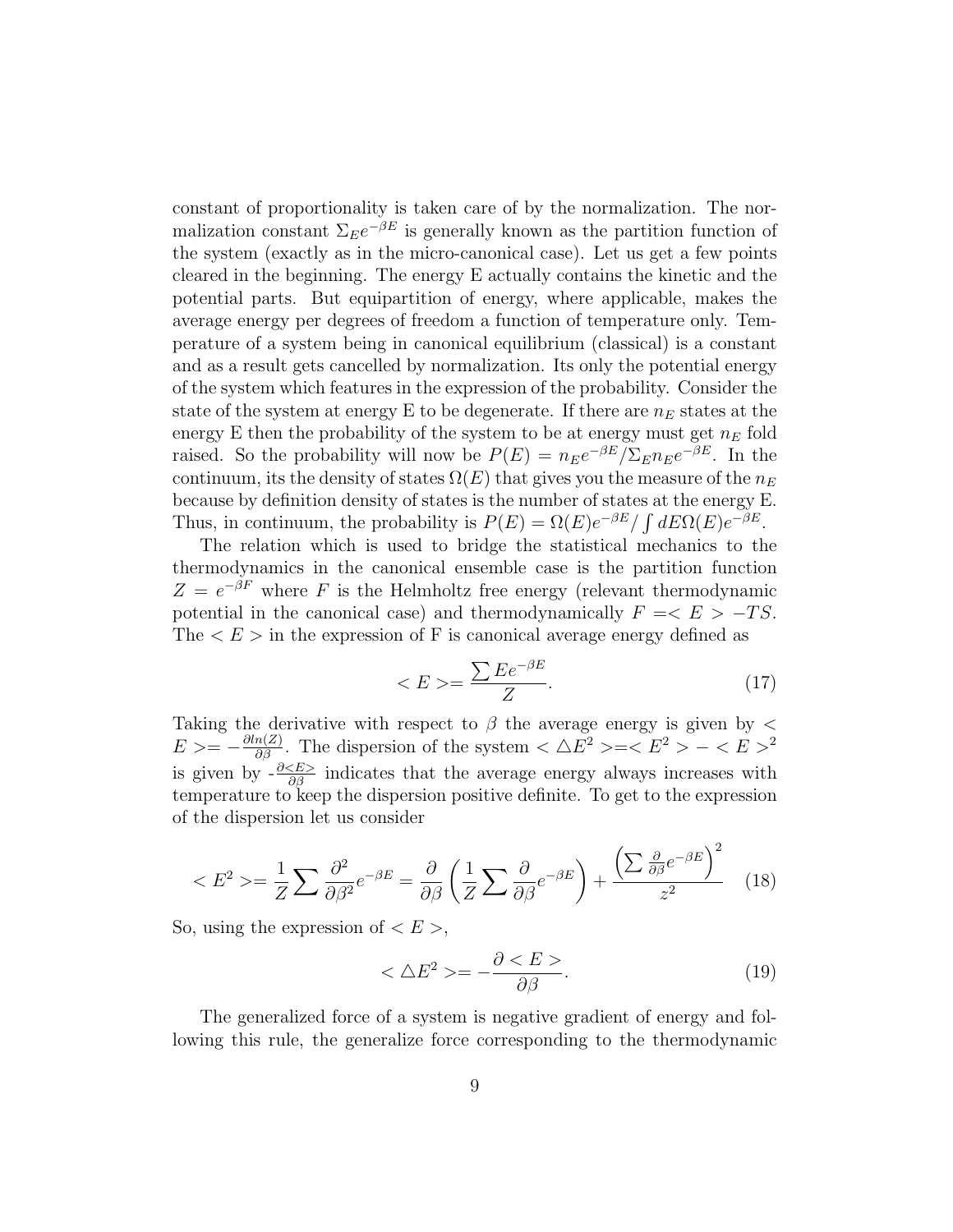coordinate x (also called parameter) is  $-\frac{\partial E}{\partial x}$ . so the work done by the system under the action of this force to achieve a displacement of dx is

$$
dw = -\frac{\sum \frac{\partial}{\partial x} e^{-\beta E}}{Z} \times dx = \frac{1}{\beta} \frac{\partial \ln(Z)}{\partial x} \times dx.
$$
 (20)

Now, consider the partition function to be a function of the coordinate x and temperature  $\beta$ . Given that, an increment of  $ln(z)$  is written as

$$
d(ln(Z)) = \frac{\partial ln(Z)}{\partial x} dx + \frac{\partial ln(z)}{\partial \beta} d\beta = \beta dw - d( \beta) + \beta d < E > (21)
$$

or

$$
d(ln(Z) + \beta < E > ) = \frac{dS}{k_B} \tag{22}
$$

Thus, we arrive at the relation which combines canonical stat. mech. to the thermodynamics and the relation is  $Z = e^{-\beta F}$  where  $F = E > -TS$  is the Helmholtz free energy.

### 0.3.1 Gaussian form

As we know the probability distribution of a system over an energy scale (continuum) is given by  $P(E) = \Omega(E)e^{-\beta E}$ , the  $\Omega(E)$  part of the probability is a very rapidly increasing quantity of energy whereas the  $e^{-\beta E}$  is a rapidly decreasing function of E. A combination of rapidly increasing and rapidly decreasing parts make the probability  $P(E)$  have a peak at some  $E_m$  on the scale where  $E_m$  is the most probable energy of the system. Since  $E_m$  is the maximum of the distribution the following relation holds.

$$
\left[\frac{\partial}{\partial E} \left( e^{-\beta E} \Omega(E) \right) \right]_{E=E_m} = 0, \tag{23}
$$

which immediately gives

$$
\left[\frac{\partial \ln \Omega(E)}{\partial E}\right]_{E=E_m} = \beta. \tag{24}
$$

Now, from the Eq.22 and considering the relation  $s = k_b \ln \Omega(E)$  we get

$$
\frac{1}{k_B} \left[ \frac{\partial S}{\partial E} \right]_{E=} = \beta = \left[ \frac{\partial \ln \Omega(E)}{\partial E} \right]_{E=} \tag{25}
$$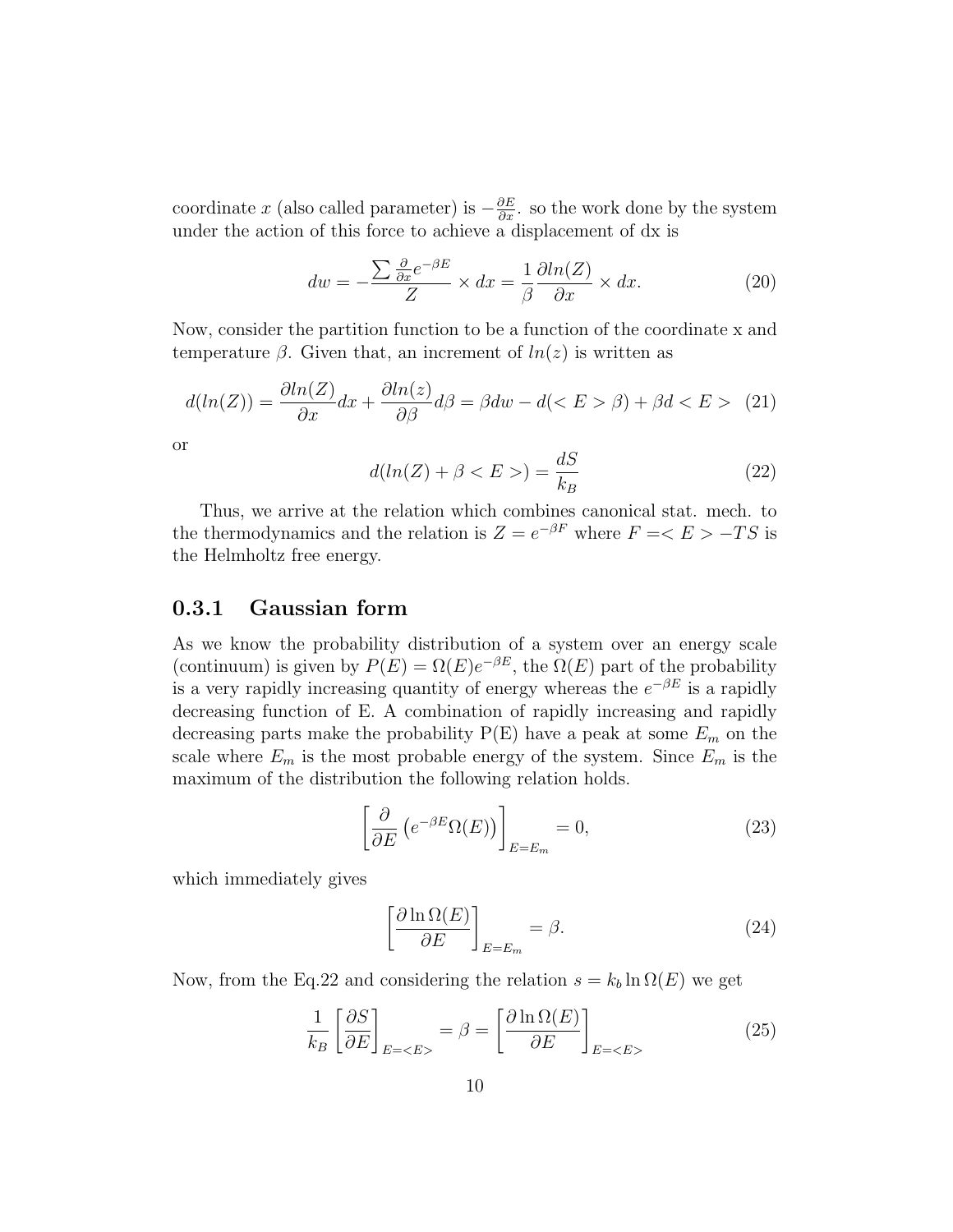Eq.24 and 25 are the same relations but derived at  $E = E_m$  and  $E = \langle E \rangle$ , which indicated that  $E_m = \langle E \rangle$  and the  $P(E)$  is a symmetric distribution about the most probable value of it which is the same as the average of the distribution i.e.  $\lt E$  >.

Having know that the  $P(E)$  is symmetric, let us try to find its actual shape. To that end, consider the  $\ln P(E)$  and expand it on a Taylor series about  $\langle E \rangle$ .

$$
\ln\left(\Omega(E)e^{-\beta E}\right) = \ln\left(\Omega()e^{-\beta E}\right) \n+ \frac{1}{2}\left[\frac{\partial^2 \Omega(E)e^{-\beta E}}{\partial E^2}\right]_{E=} (E-)^2 + higher order terms.
$$
\n(26)

The first derivative does not appear in the above expression due to the fact that  $\langle E \rangle$  coincides with  $E_m$  and consequently the first derivative is zero at  $E = \langle E \rangle$ . Now, using the thermodynamics relations we have encountered so far, one can easily show that the first (constant) term on the r.h.s. of the above equation can be writte as  $-\beta \ll E > -TS$ , and, the coefficient of the second term in  $(E - \langle E \rangle)^2$  can be expressed as  $-1/2k_BT^2C_V$ . Using these thermodynamic expressions one can write the form of  $P(E)$  down as

$$
P(E) = e^{-\beta F} \times e^{-\frac{(E - \langle E \rangle)^2}{2k_B T^2 C_V}}
$$
\n(27)

• Arrive at Eq.27 starting from Eq.26 using required thermodynamic relations.

Equation 27 manifests a Gaussian form for the probability distribution function  $P(E)$  which has a width or standard deviation  $\sigma = T\sqrt{k_B C_V}$  where  $C_V$ is the specific heat of the system at constant volume. The  $C_V$  is an extensive quantity i.e. it scales as the number of particles (molecules)  $N$  in the system. This can easily be understood from the definition of  $C_V$  which is the amount of heat required to raise the temperature of the system by one degree. Since the temperature is a measure of the average K.E. of the particles in the system  $C_V$  should scale as N. The energy of the system  $\langle E \rangle$  is also an extensive quantity i.e. proportional to N. So,  $\sigma / \langle E \rangle \sim N^{\frac{1}{2}}$ . In the thermodynamic limit, as  $N \to \infty$  the distribution becomes infinitely sharp on the scale of  $\langle E \rangle$ .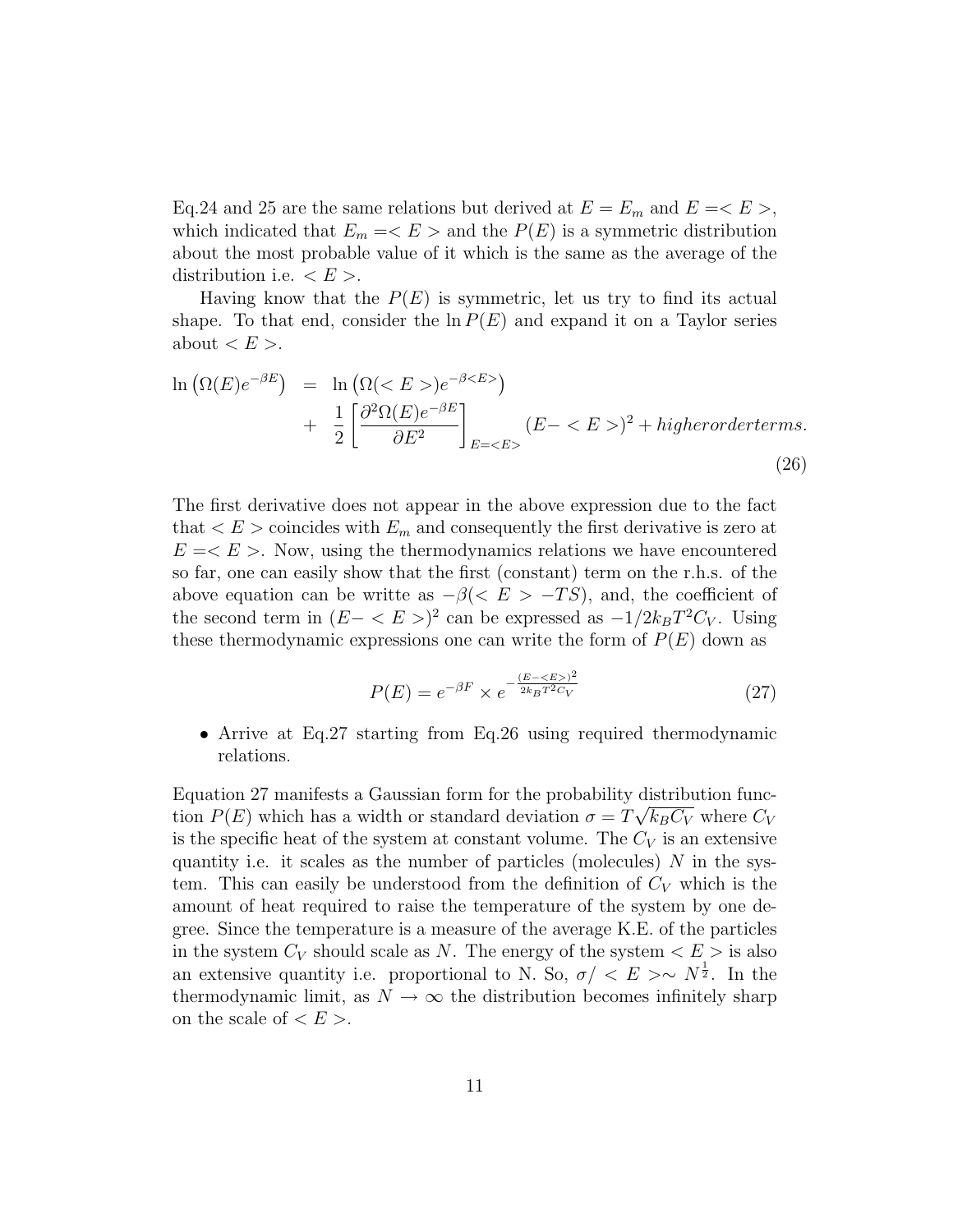### 0.3.2 Correspondence between micro-canonical and canonical ensembles

At the thermodynamic limit, considering the probability distribution to be a delta function about its average energy, the partition function, which is the area under the probability distribution curve on energy scale, can be written as

$$
Z \simeq \Omega()e^{-\beta} \times \delta E
$$
  

$$
lnZ = ln\Omega() - \beta < E> (neglecting \ln \delta E).
$$
 (28)

The above expression of  $\ln Z$  when combined to the other expression  $Z =$  $e^{-\beta F}$  immediately leads us to the relation

$$
S = k_B \ln \Omega < E > \tag{29}
$$

But, this is the definition of micro-canonical entropy which we have arrived at from the canonical distribution at thermodynamic limit. This observation implies the correspondence or equivalence of canonical and micro-canonical ensembles at the thermodynamic limit and one may use either of them depending upon the amount of ease it provides in dealing with the mathematics. Generally, using canonical ensemble makes life simple by not putting any restriction on the integration limits and one can integrate up to the extreme limits of the phase space variables (degrees of freedom) or the energy where the canonical distribution function takes care of the irrelevant extensions over these scales with the help of some useful potential functions (or functionals) of the degrees of freedom.

#### 0.3.3 Alternative expression of entropy

Let us derive an expression of entropy, useful in the context of canonical ensemble, starting from the expression of the canonical partition function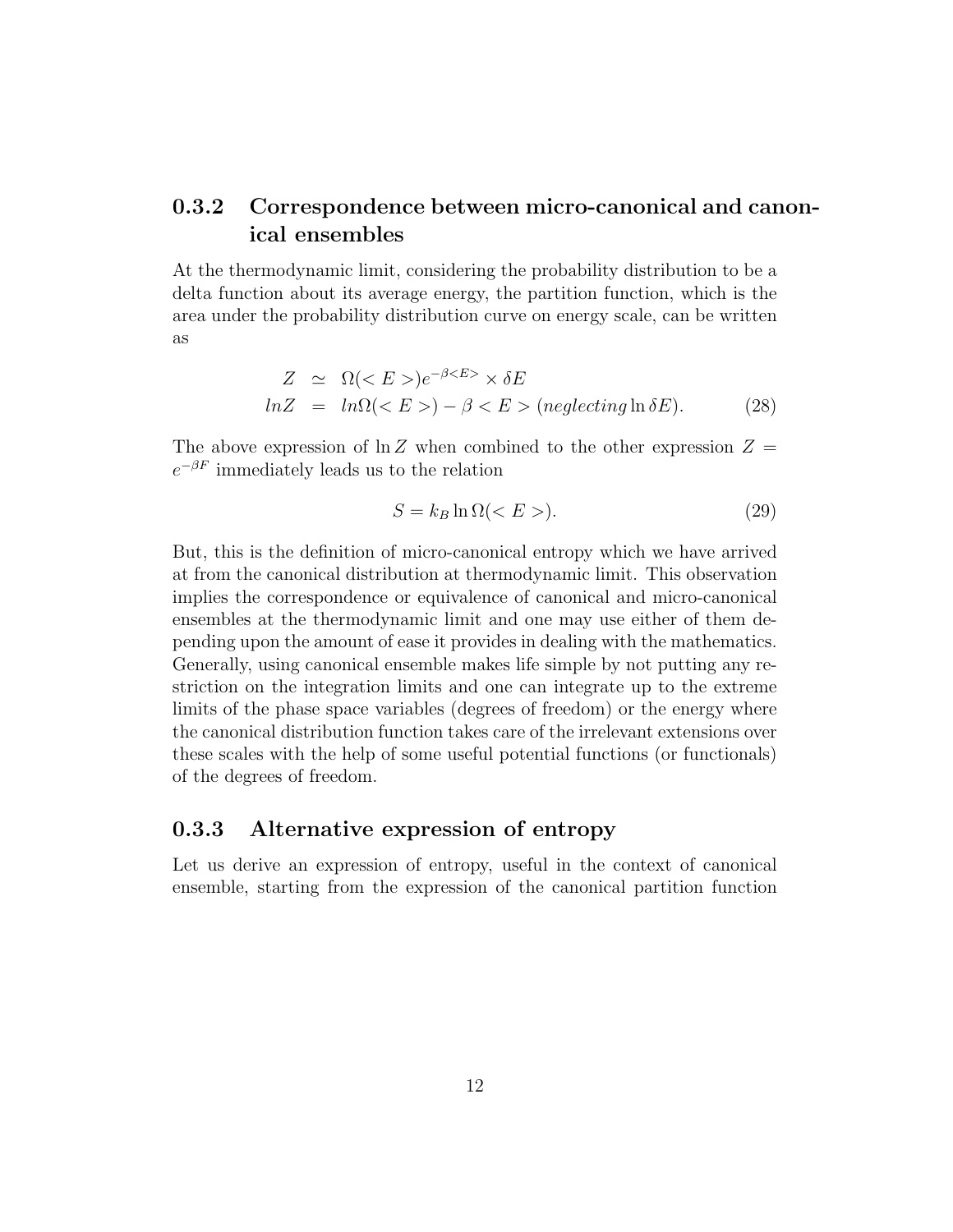$$
\ln Z = -\beta \left( \langle E \rangle - TS \right).
$$
  
\n
$$
S = k_B \left[ \ln Z + \beta \sum_{i} P_i E_i \right]
$$
  
\n
$$
= k_B \left[ \ln Z - \sum_{i} P_i \ln \left( Z P_i \right) \right]
$$
  
\n
$$
= k_B \left[ \ln Z - \ln Z \sum_{i} P_i - \sum_{i} P_i \ln P_i \right]
$$

Since,  $\sum_i P_i = 1$ , we get

$$
S = -k_B \sum_i P_i \ln P_i \tag{30}
$$

This is the expression of entropy for a canonical ensemble which is positive on account of the fact that  $P_i$  is a fraction.

## 0.3.4 Canonical distribution by entropy maximization

Let us have a look at an alternative derivation of canonical distribution function to correlate the equilibrium distribution with the maximization of entropy of the system. Consider a large number 'a' of similarly prepared systems which are in contact with a heat reservoir and the average energy over all these systems is  $E_{\lambda}$  a constant. Thus,

$$
\sum_{i} a_i = a = constant
$$

$$
\sum_{i} \delta a_i = 0
$$
(31)

and

$$
\sum_{i} a_{i} E_{i} = \langle E \rangle = constant
$$
\n
$$
\sum_{i} \delta a_{i} E_{i} = 0
$$
\n(32)

Eq.31 and 32 are the two constraints on the variation of number of elements of the ensemble at an energy  $E_i$ . Consider the number  $\Gamma(a_1, a_2, ..., a_n)$  in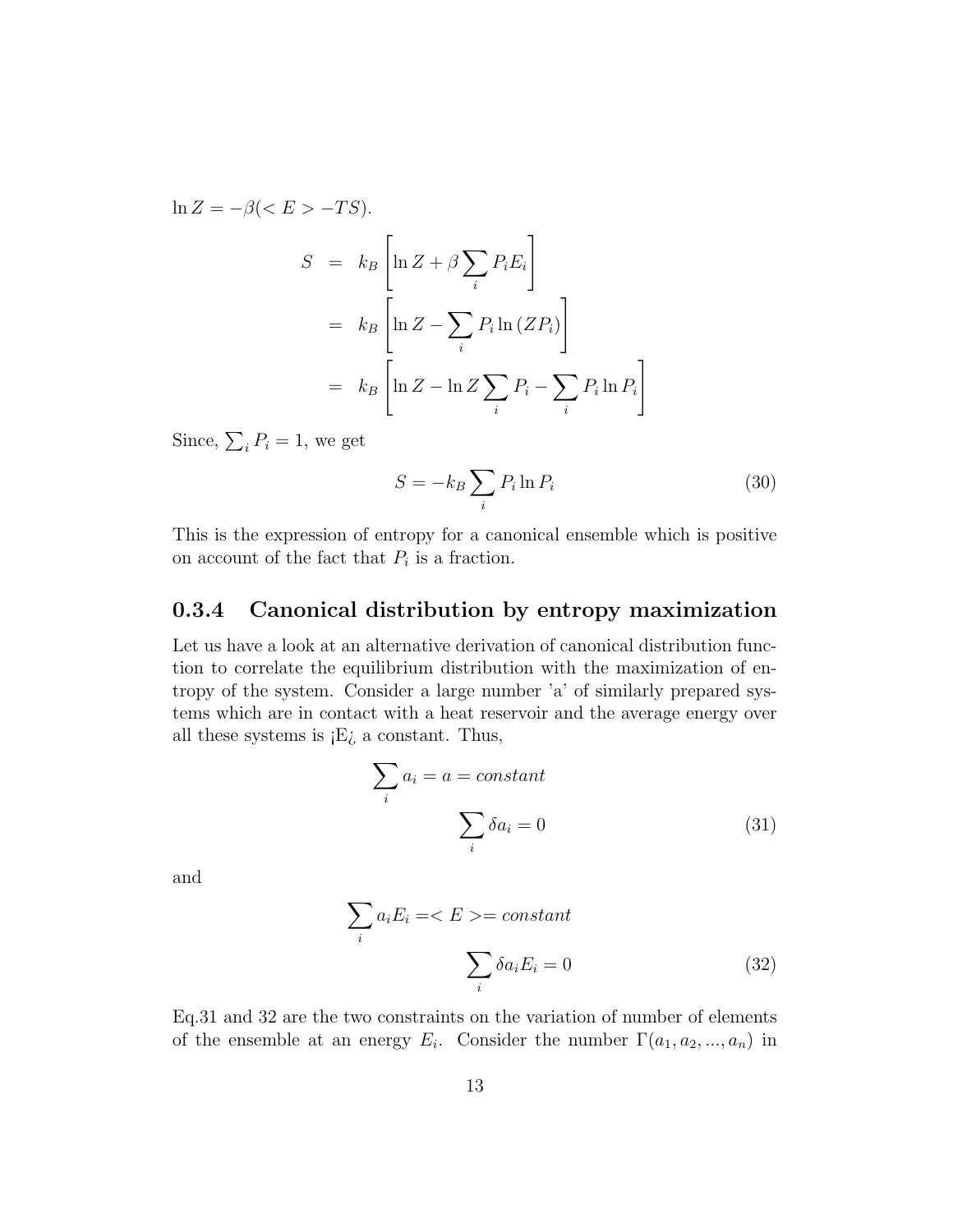which a particular distribution such that -  $a_1$  systems of a are at energy  $E_1$ ,  $a_2$  in  $E_2$  and so on - can be achieved for all distinct  $a_i$ s and  $E_i$ s keeping the  $\langle E \rangle$  constant and  $\sum a_i = a$ . The number  $\Gamma$  corresponding to a particular set  $\{a_i\}$  is

$$
\Gamma(a_1, a_2, ..., a_n) = \frac{a!}{a_1! a_2! ... a_n!}.
$$
\n(33)

So,

$$
\ln \Gamma(a_1, a_2, ..., a_n) = \ln a! - \sum_i \ln a_i!.
$$
 (34)

Since,  $\alpha$  is very large, presumably so are all  $a_i$ s and that helps apply Stirling's formula as

$$
\ln a_i! = a_i \ln a_i - a_i \tag{35}
$$

By the use of Stirling's formula

$$
\ln \Gamma = a \ln a - \sum_{i} a_i \ln a_i \tag{36}
$$

Let us consider that  $\Gamma({a_i}) = \Gamma'$  which is a maximum. Thus,

$$
\delta \Gamma' = 0 = \sum_{i} \ln a_{i} \delta a_{i}.
$$
 (37)

Equation 37 is the third equation of constraint we have corresponding to the maximization of Γ. The situation in which Eq.31, 32 and 37 apply can be mathematically captured by the use of Lagrange multipliers

$$
\sum_{i} (\ln a_i^m + \alpha + \beta E_i) \delta a_i^m = 0 \tag{38}
$$

where  $\alpha$  and  $\beta$  are Lagrange multipliers which has to be determined and  $a_i^m$ explicitly mentions the set  ${a_i}$  corresponding to the maximum Γ. Considering  $\delta a_i^m$  arbitrary, the validity of Eq.38 demands

$$
\ln a_i^m + \alpha + \beta E_i = 0 \tag{39}
$$

or

$$
a_i^m = e^{-\alpha} e^{-\beta E_i} \tag{40}
$$

and by normalization

$$
e^{-\alpha} = a(\sum_{i} e^{-\beta E_i})^{-1}.
$$
 (41)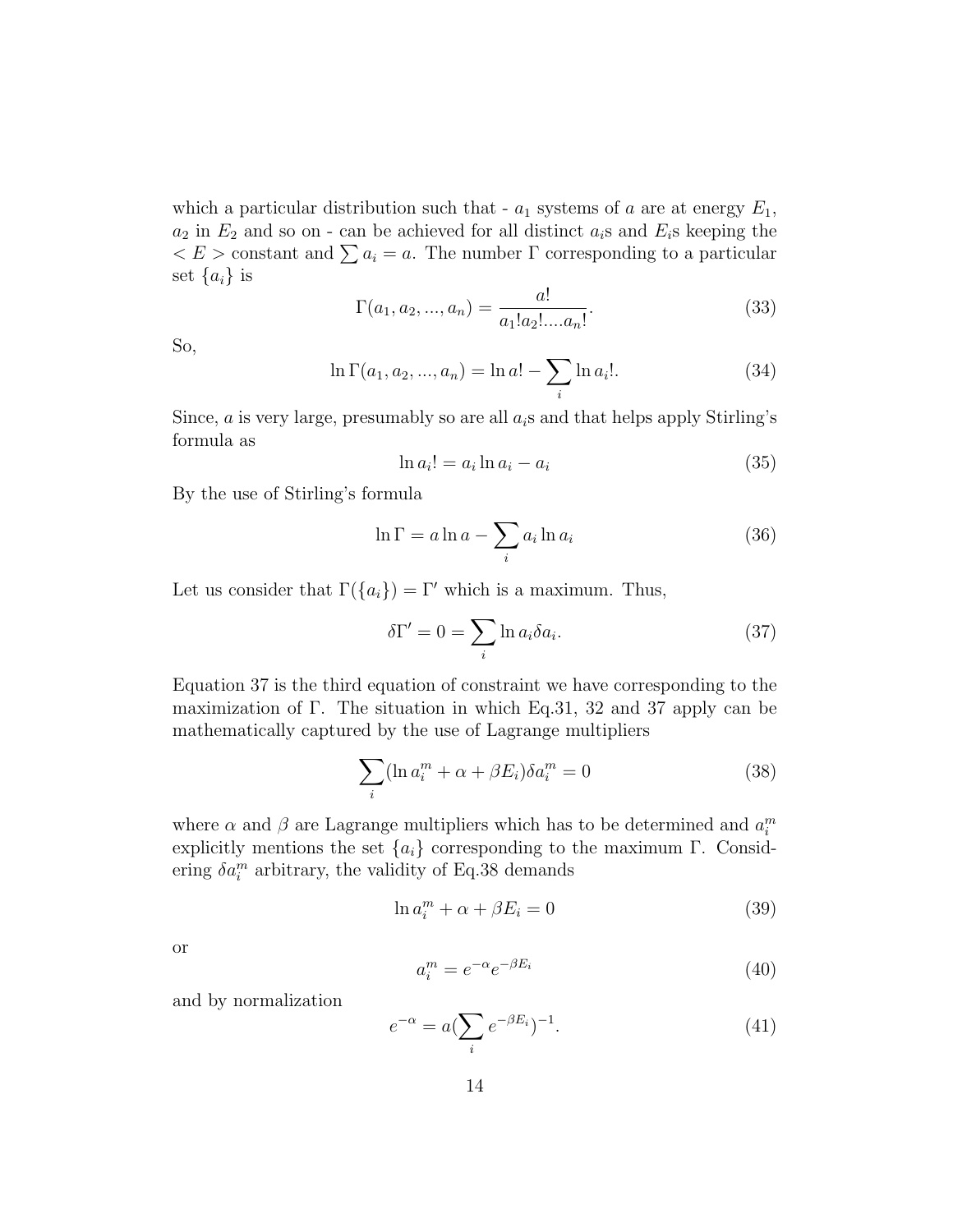Once we know the expression of  $a_i^m$  we an readily find out the corresponding probability distribution function and average energy

$$
P_i = \frac{a_i^m}{a} = \frac{e^{-\beta E_i}}{e^{-\beta E_i}}\tag{42}
$$

$$
\langle E \rangle = \frac{\sum_{i} e^{-\beta E_i} E_i}{e^{-\beta E_i}} \tag{43}
$$

Eq.42 is the canonical distribution we have already got. Since, all the elements of the ensemble are in contact with the same heat bath the other Lagrange multiplier  $\beta$  is equal to  $1/k_BT$ , where T is the temperature of the bath, from analogy. Thus, the canonical distribution function is arrived at on maximization of the number  $\Gamma$  at a constant average energy of a fixed sized ensemble. To relate  $\Gamma$  to the entropy of the system rewrite Eq.36 as

$$
\ln \Gamma = a \ln a - \sum_{i} a_i \ln a_i
$$
  
=  $a \ln a - a \sum_{i} P_i (\ln a + \ln a_i)$   
=  $a \ln a - a \ln a (\sum_{i} P_i) - a \sum_{i} P_i \ln P_i$   

$$
\ln \Gamma = -a \sum_{i} P_i \ln P_i
$$

Thus,  $\ln \Gamma$  is proportional to the canonical entropy  $\ln \Gamma = \frac{a}{k_B} S$  and maximization of  $\Gamma$  is equivalent to the maximization of the entropy of the system. So, in canonical equilibrium the entropy of the system is a maximum corresponding to a constant average energy and temperature of the system. The Helmholtz free energy of the system  $F = \langle E \rangle - TS$  would definitely be a minimum when entropy is a maximum at constant  $\langle E \rangle$  and T and the equilibrium thermodynamic relations are subject to these extremum conditions. The maximization of entropy can be understood as a consequence of maximizing the symmetry of the system at the microscopic level where the thermal equilibrium would ensure no further evolution of the probability distribution of the system towards any more symmetric situations. The requirement of the highest symmetry is a consequence of thermalization of the system and corresponding disorder. The level of microscopic disorder is similar to the level of symmetry of the system at the microscopic level and it comes out that the system tries to remain maximally disordered to fix the probability distribution to a stationary profile.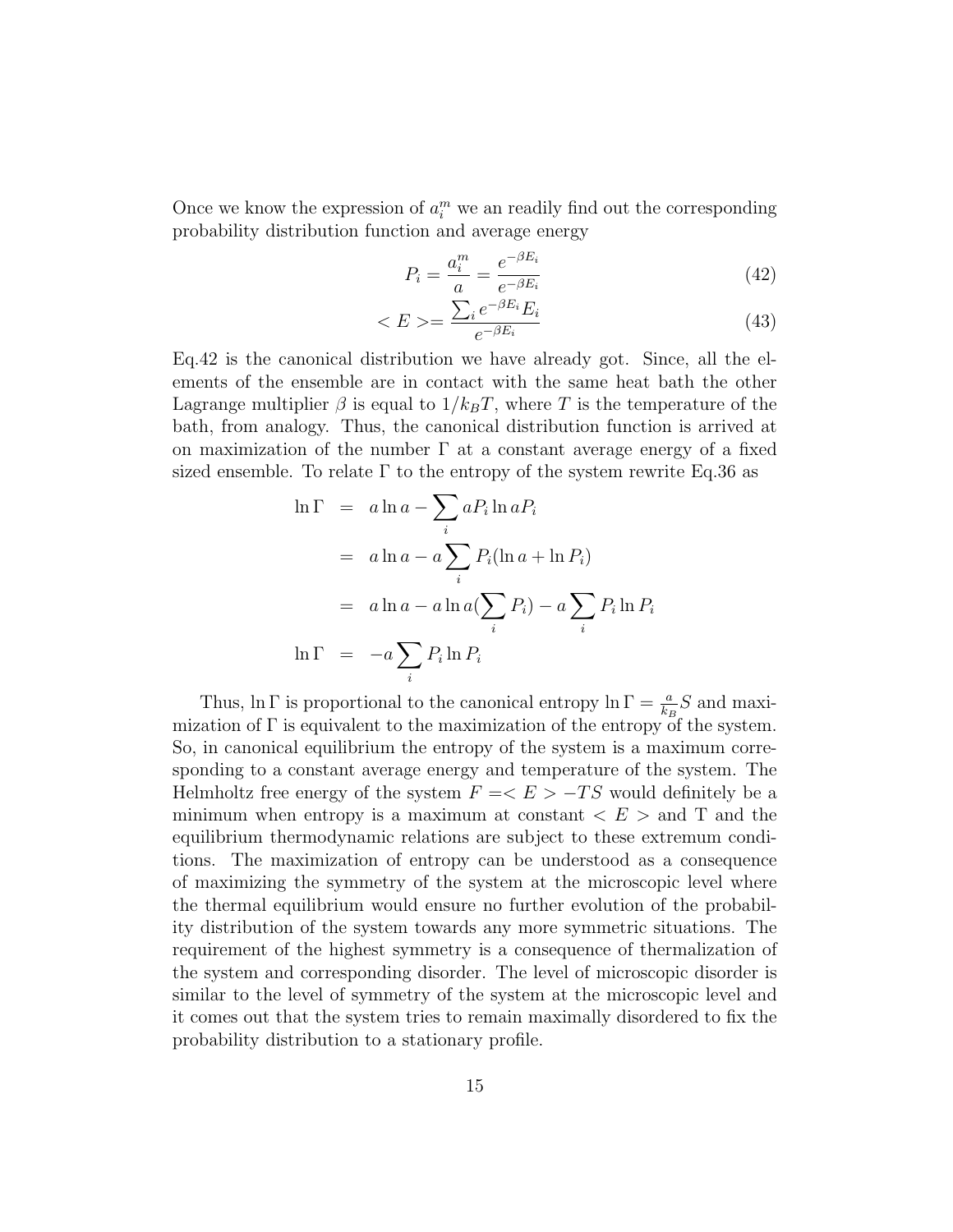# 0.4 Grand canonical ensemble

The grand canonical ensemble represents systems which are in contact with an environment with which it can exchange heat and particles as well. So, unlike canonical ensemble the total number of particles is not a constant for such systems, rather the energy and particle numbers both can vary. Following a similar treatment as the one used to arive at the canonical distribution function we can derive the probability distribution function for the grand canonical system i.e. the probability of the system to be at an energy  $E_i$ with number of particles  $N_j$  as

$$
P_{ij} = e^{-\beta (E_i - \mu N_j)} / Z_G.
$$
\n
$$
(44)
$$

The  $Z_G = \sum_{ij} e^{-\beta (E_i - \mu N_j)}$  is grand partition function and is related to the thermodynamics of the system through the relation

$$
\ln Z_G = \frac{PV}{k_B T} \tag{45}
$$

which basically is equation of states. The Gibbs potential  $G = F + PV$ is the relevant thermodynamic potential in the grand canonical case. The use of it we will come accross at the time of discussing phase co-existence of systems. Gibbs potential is a function of temperature, pressure and number of particles of the system i.e.  $G = G(T, P, N)$ . Take the definition of G as  $F + PV$ . A variation in it is then expressed as

$$
dG = dF + PdV + VdP = d < E > -TdS - SdT + PdV + VdP, \quad (46)
$$

the last equality follows from the definition of the Helmholtz potential  $F =$  $E > -TS$ . Now, consider the conservation of energy as

$$
d < E > = dQ - PdV + \mu dN \tag{47}
$$

where the change in internal energy of the system is equal to the sum of heat given to it, mechanical work done on it, and the rise in energy of it due to addition of particles to it. This immediately gives

$$
d < E > +PdV - dQ = d < E > +PdV - TdS = \mu dN. \tag{48}
$$

Using Eq.48 and Eq.46

$$
dG = \mu dN - SdT + VdP, \tag{49}
$$

which clearly shows that  $G = G(T, P, N)$ .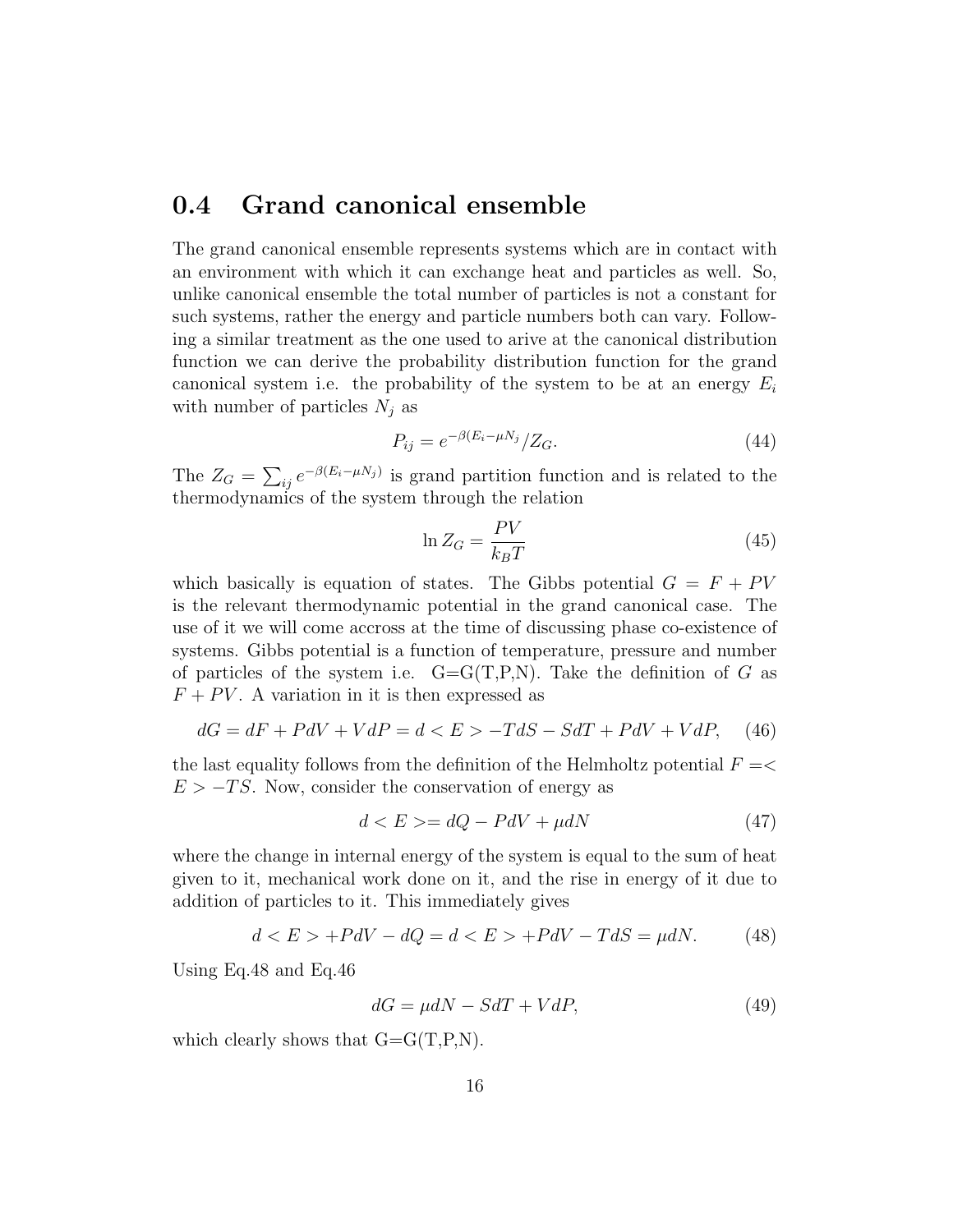# 0.5 Application of Boltzmann statistics: Maxwell velocity distribution

Consider a classical gas of noninteracting distinguishable particles. Such a classical gas limit can be achieved at a high temperature and a very dilute conditions. Since the particles are noninteracting, they only have the K.E. which is equal to  $p^2/2m$  for the particle having momentum p and the mass m. In what follows we will consider the all the particles of mass  $m$ . From the knowledge of the Boltzmann distribution function for a system of particles at a constant temperature T, we can say that the probability for the particle under consideration to remain at a momentum  $p$  within the range  $dp$  and a position r within a range dr is  $f(p,r)d\vec{p}d\vec{r} \propto e^{-\beta p^2 2m} d\vec{p}d\vec{r}$ . So, the total number of particles at the momentum  $p$  and position  $r$  within the ranges  $dp$ and dr respectively is

$$
n(p,r)d\vec{p}d\vec{r} = Ce^{-\beta p^2 2m} d\vec{p}d\vec{r}
$$
\n<sup>(50)</sup>

where the proportionality constant would be found out from the consideration of the constraint that the system has N number of particles in a volume V. If one integrates either sides of the above equation, one gets N; thus,

$$
N = CV \int e^{-\beta p^2 2m} d\vec{p}.
$$
 (51)

Taking into account  $p^2 = m^2(v_x^2 + v_y^2 + v_z^2)$ , we can make the change of variables by absorbing some constants into the constant C (which has to be determined.

$$
\frac{N}{V} = n = C \int e^{-\frac{\beta m (v_x^2 + v_y^2 + v_z^2)}{2}} dv_x dv_y dv_z \tag{52}
$$

Utilizing the symmetry along the x, y, and the z directions one can easily show that the integral in the above equation is actually equal to  $\int \int e^{-\frac{\beta m v_x^2}{2}} dv_x$  $\setminus^3$ =

 $\left(\frac{2\pi}{\beta m}\right)^{\frac{3}{2}}$  and thus,  $C = n \left(\frac{\beta m}{2\pi}\right)$  $\left(\frac{3m}{2\pi}\right)^{\frac{3}{2}}$ . Finally, the Maxwell velocity distribution for distinguishable non-interacting classical particles i.e. number of particles at velocity  $\vec{v}$  and within a range  $d\vec{v}$  reads as

$$
f(\vec{v},r)d\vec{r}d\vec{v} = n\left(\frac{m}{2\pi k_BT}\right)^{\frac{3}{2}}e^{-mv^2/2k_BT}d\vec{v}d\vec{r}
$$
\n(53)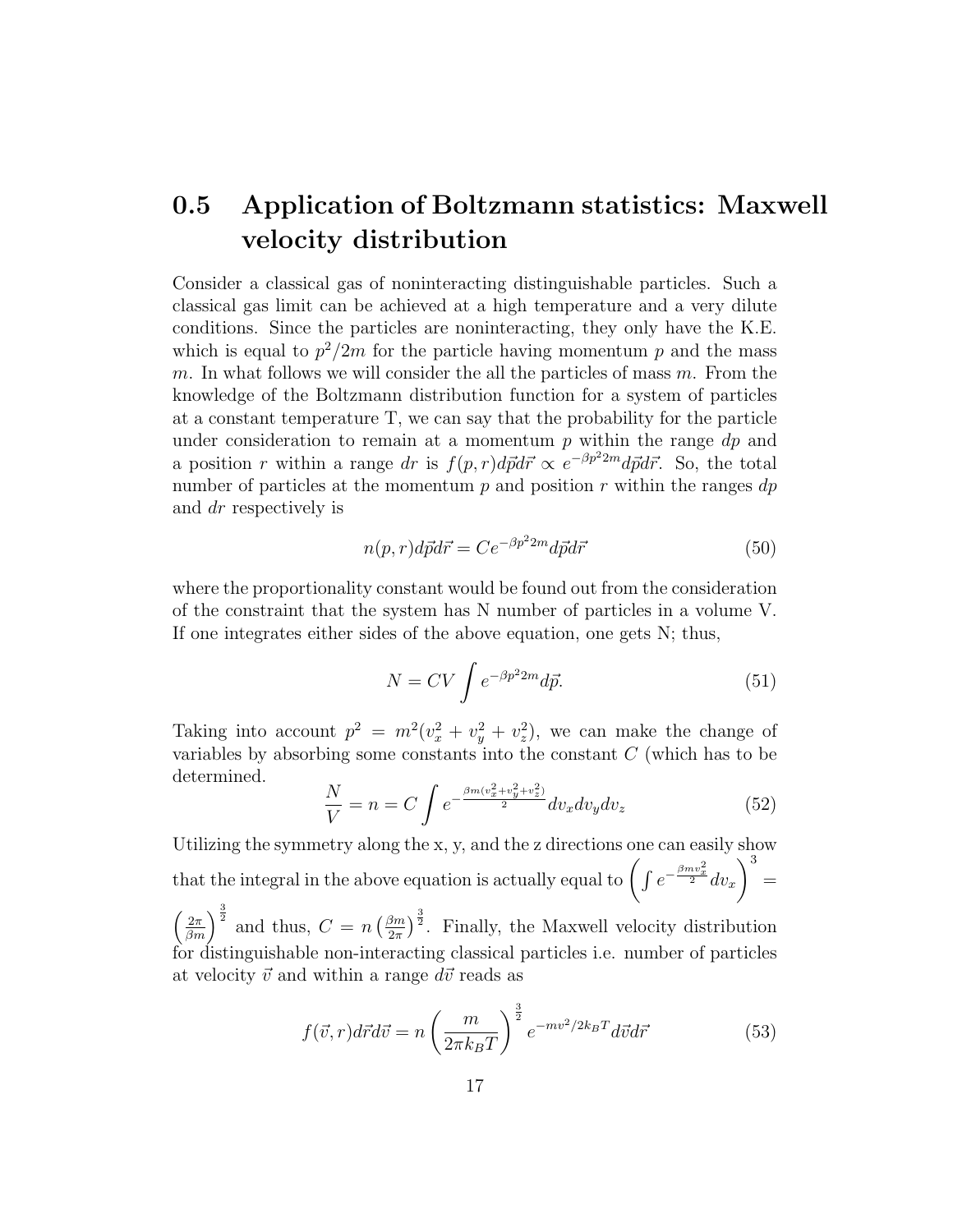Eq.53 gives a Gaussian distribution with zero mean. If one is interested in the distribution of speed one has to write the  $d\vec{v}$  as  $4\pi v^2 dv$ , because in spherical polar coordinate we are effectively, in this way, considering all the velocities of magnitude v irrespective of their directions. Using this differential form of volume element in the spherical polar coordinates we get the speed distribution function

$$
f(v) = N4\pi v^2 \left(\frac{m}{2\pi k_B T}\right)^{\frac{3}{2}} e^{-mv^2/2k_B T}.
$$
 (54)

These speed distribution function is clearly not a Gaussian due to the presence of the  $v^2$  term in the coefficient of the exponential part. One can calculate all the aerage quantities for such systems considering either of the two distribution functions shown above.

### 0.5.1 Equation of state for ideal classical gas

The momentum transferred per unit time in positive x-direction cross the area dA held perpendicular to the x-direction, in a gas is

$$
F^{+} = \int_{v_x > 0} d\vec{v} f(\vec{v}) dA(|\vec{v}| \cos \theta) (m\vec{v})
$$
\n(55)

where  $dA|\vec{v}| \cos \theta$  is the volume on the left hand side of the area dA from which the particles can impinge on the surface  $dA$  within one seconds time where  $|\vec{v}| \cos \theta = v_x$  i.e. x-component of the velocity. Similarly, considering particles falling on the area  $dA$  moving in the negative x directions (from the right hand side of the surface) would transfer a momentum

$$
F^{-} = -\int_{v_x>0} d\vec{v} f(\vec{v}) dA(|\vec{v}| \cos \theta)(m\vec{v}). \tag{56}
$$

The negative sign comes from the cos  $\theta$  part. Now the pressure on the surface perpendicular to the x-direction is the resultant force per unit area on this surface and is given by

$$
P_x = P = F^+ - F^- = \int d\vec{v} f(\vec{v}) (|\vec{v}| \cos \theta)(m\vec{v}) = \int d\vec{v} f(\vec{v}) v_x(m\vec{v}) \quad (57)
$$

where the integration is now on all  $v_x$  from  $-\infty$  to  $+\infty$ . The  $P_x = P$ is there because of the fact that the x-direction is completely arbitrary an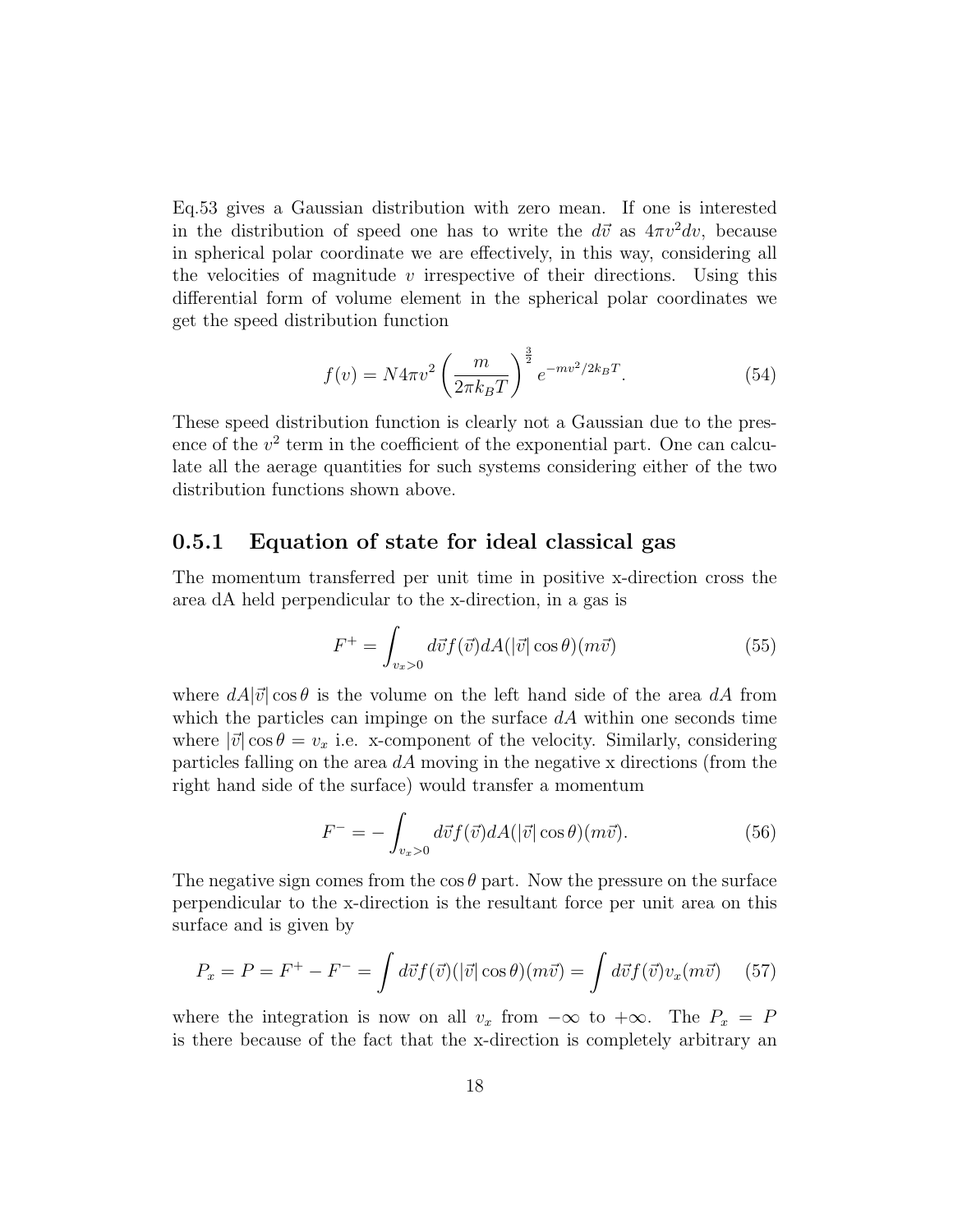that also reflects the scalar nature of the pressure. The above expression of pressure is a general expression irrespective of the equilibrium or nonequilibrium situations of the system. The problem in the non-equilibrium case is due to mostly not having known an expression of  $f(\vec{v})$  because of the failing of the symmetry arguments we made for the system in equilibrium. Considering the Maxwell velocity distribution one can readily show that the integral in Eq.57 is equal to  $nm\bar{v}_x^2$  (n is the number density of particles) where the integral consisting of the cross terms like  $v_xv_y$  will vanish due to the zero mean Gaussian nature of the velocity distribution function which means that there is no resultant tangential force on any surface in the gas. Now, again considering the symmetry along the x, y and z-directions we can write  $\bar{v_x}^2 = \bar{v_y}^2 = \bar{v_z}^2 = \frac{\bar{v}^2}{3}$  which immediately gives

$$
P = \frac{1}{3}mn\bar{v}^2\tag{58}
$$

From equipartition of energy we know that  $k_B T = \frac{1}{2} m \bar{v}^2$  and  $n = \frac{N}{V}$  $\frac{N}{V}$  (N=total number of particles in the system and V is the volume), leading to the equation of states of the gas

$$
PV = \frac{2}{3} N k_B T \tag{59}
$$

# 0.6 quantum statistics: Bose-Einstein (BE) and Fermi-Dirac (FD)

The semi classical treatment of quantum gases is done in such a way that a. particles of a gas are loaded onto the quantum energy levels of a single particle bounded by the potential well of the same size of that binding the whole system, b. particles are considered indistinguishable unlike the classical ones which obey Maxwell-Boltzmann (MB) distribution, c. symmetry of the many particle wave function under the interchange of particle energies are taken care of.

To illustrate the last point (c.), consider the wave function (function in which all the dynamical information of the system of particles are contained) representing the particles as  $\psi_b = \psi(q_1, q_2...q_N)$ . Here, the suffix b mentions of the Bose-particles, that is particles with integral spin quantum numbers such as 0,1,2....etc. Spin is a degree of freedom of particles of entirely quantum origin. Thus, its difficult to visualize it as classical rotational motion of a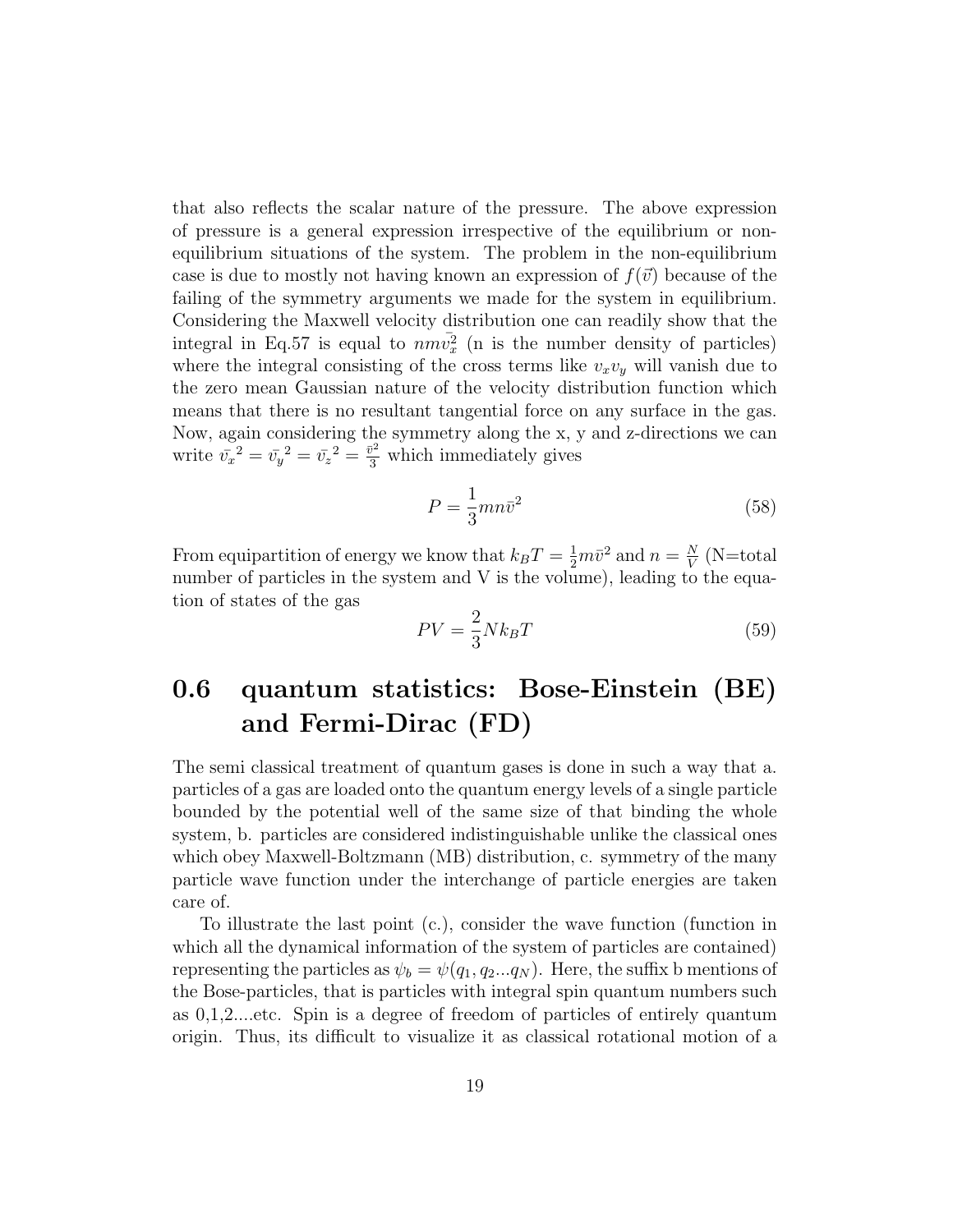particle, since, particle is structureless. But, its something of similar kind and is measured by a set of quantum numbers. In fact, there are quantum numbers associated to each degrees of freedom of a quantum particle. The existence of spin degrees of freedom and like that many others have actually been discovered from the requirement of existence of new quantum numbers to make the theory consistent. One of the consequences of particles having integral spin is that  $\psi_b$  is that interchange of the  $q_i$  and  $q_j$  of two particles does not change  $\psi_b$ , where  $q_i$ s are the set of quantum numbers of the i th particle in the system. Explicitly,

$$
\psi_b(q_1, q_2, \ldots q_i, \ldots q_j, \ldots q_N) = \psi_b(q_1, q_2, \ldots q_j, \ldots q_i, \ldots q_N). \tag{60}
$$

Fermi particles which are characterized by half integral spin  $(1/2,3/2,5/2$ ...etc.) have anti-symetric many body wave function. In explicit forms

$$
\psi_f(q_1, q_2, \ldots q_i, \ldots q_j, \ldots q_N) = -\psi_f(q_1, q_2, \ldots q_j, \ldots q_i, \ldots q_N). \tag{61}
$$

Now, if two fermions are at the same energy and are indistinguishable, interchanging the set of quantum numbers of them would not be any physically noticeable change in the system, but, according to the relation mentioned above the wave function will change sign. Since, identical physical situations cannot have different theoretical representations, two fermions are not allowed to be in the same energy state. Unlike fermions, bosons can be in an energy state in as many number as allowed by the temperature related constraints of the system, because, the Bosonic wave function is symmetric.

#### 0.6.1 Quantum distribution functions

The expression of the average number of particles in the i th energy level of a quantum gas is called the quantum distribution function. The expression of it is

$$
\langle n_i \rangle = \frac{1}{e^{\beta \epsilon_i + \alpha} \pm 1},\tag{62}
$$

where the  $-$  sign corresponds to the BE case and the  $+$  sign corresponds to the FD statistics. The constant  $\alpha = -\beta\mu$  where  $\mu$  is the chemical potential given by

$$
\mu = -\frac{1}{\beta} \frac{\partial \ln Z}{\partial N}.
$$
\n(63)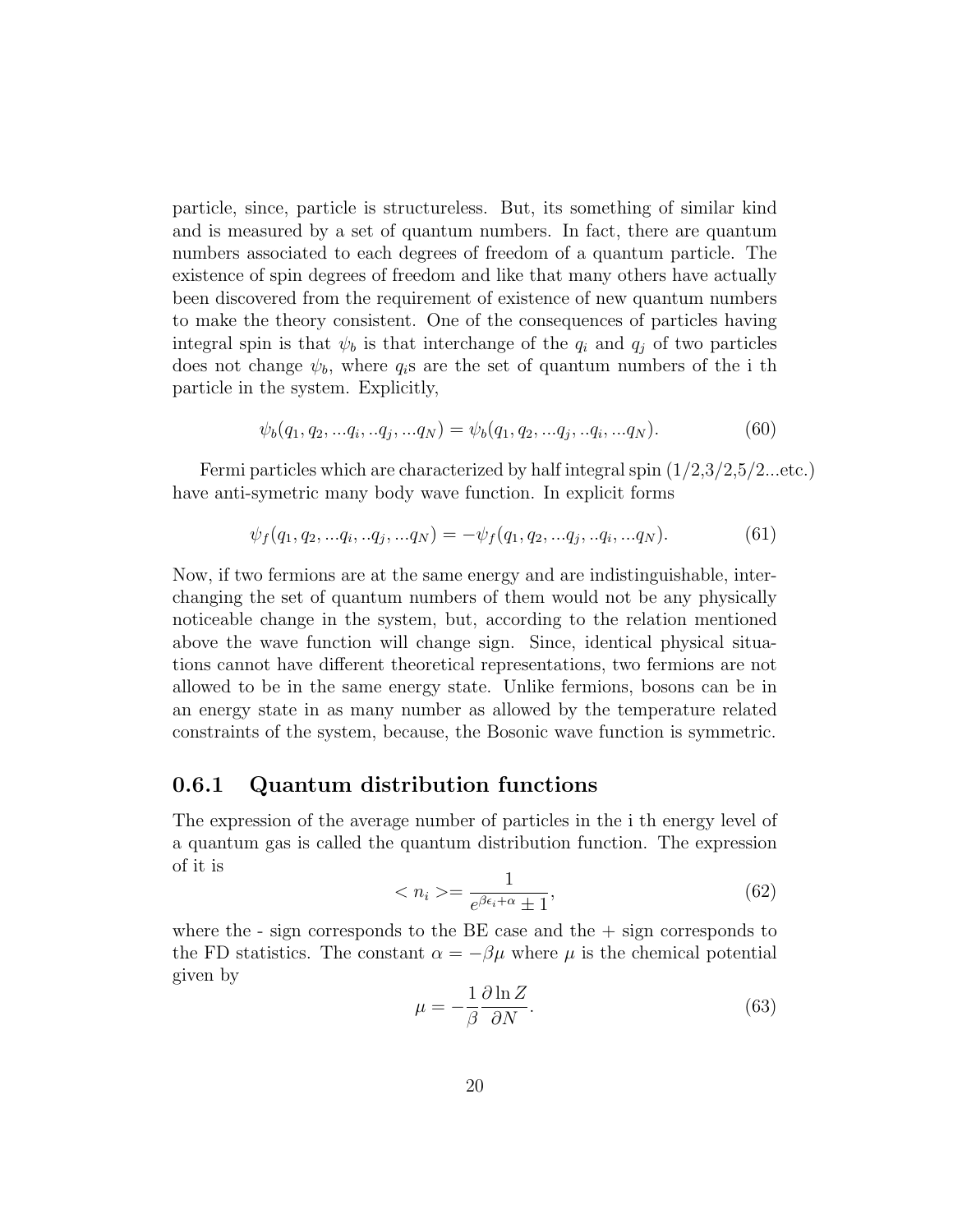The  $\mu$  is negative for large N since  $Z(N)$  is a rapidly increasing function of N. We will utilize this property of  $\mu$  to derive the quantum distribution functions.

The partition function  $Z(N) = \sum_{\{i\}} e^{-\beta(\sum_i n_i \epsilon_i)}$ , is a rapidly increasing function of total number of particles  $N = \sum_i n_i$  where  $n_i$  the number of particles at an instant of time at the i th energy level is an integer between 0 and N. The expression of N as a sum of individual particle numbers at different energy levels is a constraint on the system which makes general calculations difficult and the derivation proceeds by getting rid of this constraint. Consider a rapidly increasing functional form  $e^{-\alpha N}$  of N' where N' is any integral number. Since,  $Z(N')$  is a rapidly increasing form with N' the product  $Z(N')e^{-\alpha N'}$  will have a sharp peak at some point on the N' scale, lets call this point or number  $N$ . Considering the peak to be very sharp, the area under the graph is approximated as

$$
\sum_{N'} Z(N')e^{-\alpha N'} = Z(N)e^{-\alpha N}\Delta N,\tag{64}
$$

where  $\Delta N$  is the width of the peak. Take the grand partition function as  $\mathcal{Z} = \sum_{N'} Z(N')e^{-\alpha N'}$ , and log on both sides of above equations to get

$$
\ln Z(N) = \alpha N + \mathcal{Z} \tag{65}
$$

Now, the grand partition function can be expanded, keeping in mind that  $\sum_i n_i = N'$  and N' varies from 0 to  $+\infty$ , as

$$
\mathcal{Z} = \sum_{\{n_i\}} e^{-(\alpha + \beta \epsilon_i) n_i}
$$

$$
= \left( \sum_{n_1=0}^{\infty} e^{-(\alpha + \beta \epsilon_1} n_1 \right) \left( \sum_{n_2=0}^{\infty} e^{-(\alpha + \beta \epsilon_1} n_2 \right) \dots \tag{66}
$$

#### BE Case

Due to  $\infty$  being the maximum limit on the number of particles  $n_i$  that can remain at an energy level  $\epsilon_i$  for Bosons, the sums in each perenthesis can be done readily and the above expression for  $\mathcal Z$  can be simplified as

$$
\mathcal{Z} = \left(\frac{1}{1 - e^{-(\beta \epsilon_1 + \alpha)n_1}}\right) \left(\frac{1}{1 - e^{-(\beta \epsilon_2 + \alpha)n_2}}\right) \dots \tag{67}
$$

$$
\ln \mathcal{Z} = -\sum_{i} \ln \left( 1 - e^{-(\beta \epsilon_i + \alpha)} \right) \tag{68}
$$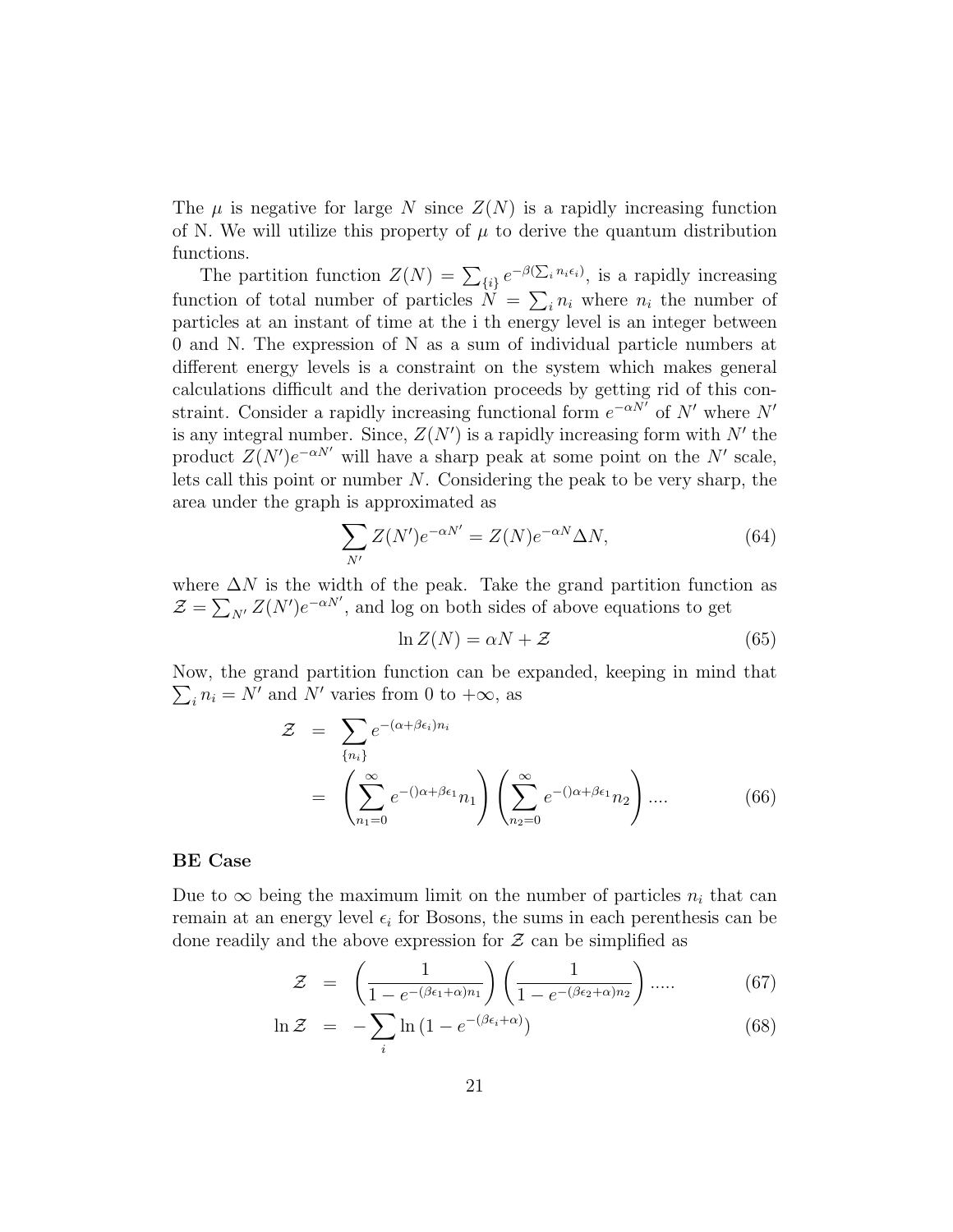Thus, one gets

$$
\ln Z = \alpha N - \sum_{i} \ln \left( 1 - e^{-(\beta \epsilon_i + \alpha)} \right).
$$
 (69)

The average number of particles in the state  $\epsilon_i$  (energy determines the state) is given by

$$
\langle n_i \rangle = -\frac{1}{\beta} \frac{\partial \ln Z}{\partial \epsilon_i} = \frac{1}{\beta} \times \frac{\beta e^{-(\beta \epsilon_i + \alpha)}}{1 - e^{-(\beta \epsilon_i + \alpha)}} = \frac{1}{e^{\beta(\epsilon_i - \mu)} - 1} \tag{70}
$$

where  $\alpha = -\beta \mu$ .

#### FD Case

In the FD case, since an energy state can only have either 1 or 0 particles the  $Z$  can be written as

$$
\mathcal{Z} = \sum_{\{n_i\}} e^{-\sum_i -(\beta \epsilon_i + \alpha) n_i} \tag{71}
$$

$$
= \left(\sum_{n_1=0}^{1} e^{-(\alpha + \beta \epsilon_1} n_1\right) \left(\sum_{n_2=0}^{1} e^{-(\alpha + \beta \epsilon_1} n_2\right) \dots \tag{72}
$$

Each sum in the above expression can be easily done, since there are only two terms, and it immediately follow that,

$$
\ln Z = \alpha N + \sum_{i} \ln \left( 1 + e^{-(\beta \epsilon_i + \alpha)} \right).
$$
 (73)

Upon applying the usual definition of average number of particles in the energy level  $\epsilon_i$  as

$$
\langle n_i \rangle = -\frac{1}{\beta} \frac{\partial \ln Z}{\partial \epsilon_i} = \frac{1}{e^{\beta \epsilon_i + \alpha} + 1} = \frac{1}{e^{\beta (\epsilon_i - \mu)} + 1} \tag{74}
$$

#### Maxwell-Boltzmann

In contrast to the BE and FD distributions the MB distribution is obtained straightforwardly considering  $\frac{e^{-\beta\epsilon_i}}{\sum_i e^{-\beta\epsilon_i}}$  to be the probability of the system to be at state  $\epsilon_1$  and there are N distinguishable particles in the system as

$$
\langle n_i \rangle = N \frac{e^{-\beta \epsilon_i}}{\sum_i e^{-\beta \epsilon_i}}.\tag{75}
$$